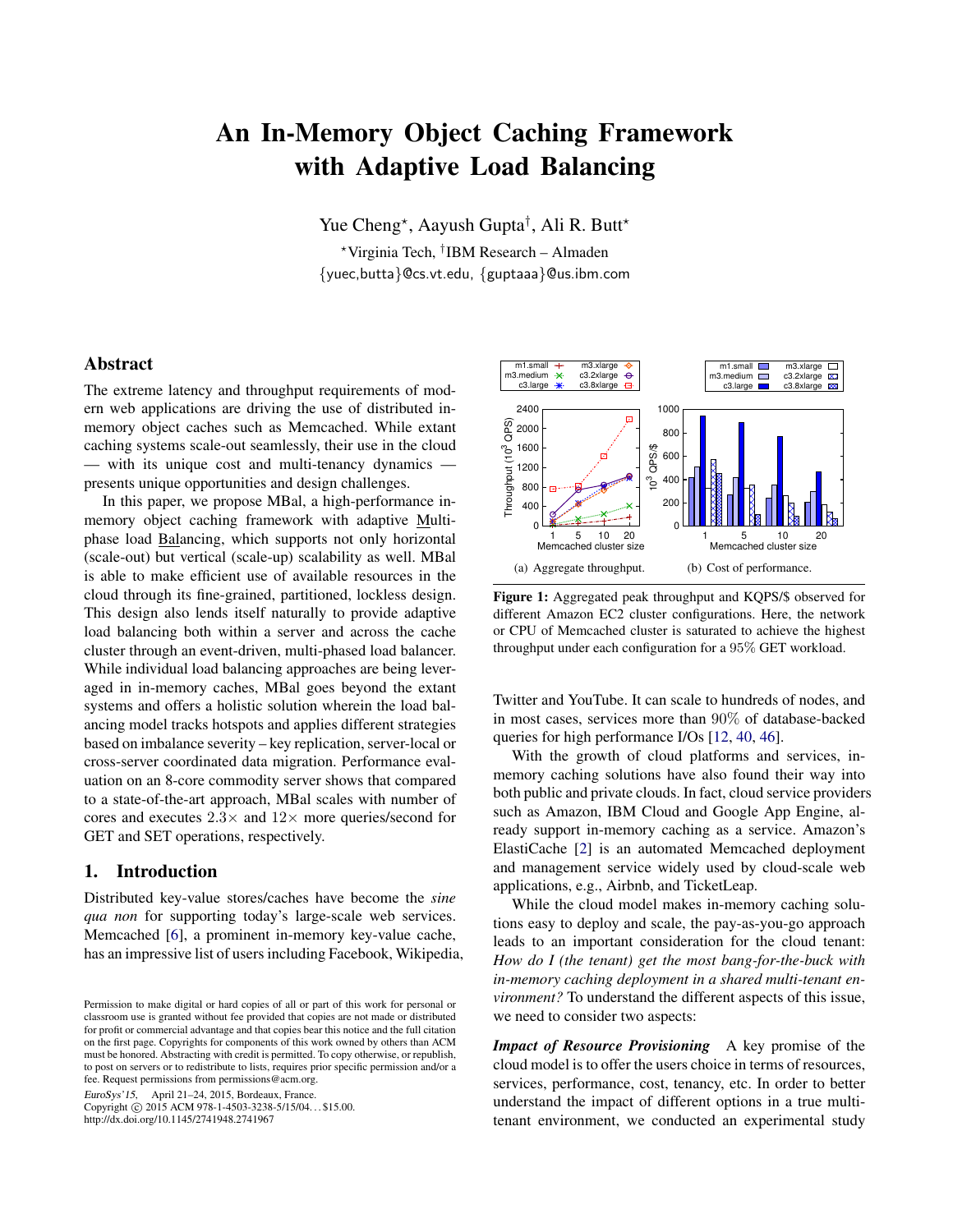<span id="page-1-0"></span>

| <b>Instance</b><br>type | <b>VCPUs</b><br>(cores) | Memory<br>(GB) | <b>Network</b><br>(Gbps) | Cost<br>$(\frac{\epsilon}{\hbar})$ |
|-------------------------|-------------------------|----------------|--------------------------|------------------------------------|
| $m1$ .small             |                         | 1.7            | 0.1                      | 0.044                              |
| m3.medium               |                         | 3.75           | 0.5                      | 0.07                               |
| c3.large                | 2                       | 3.75           | 0.6                      | 0.105                              |
| m3.xlarge               |                         | 15             | 0.7                      | 0.28                               |
| c3.2xlarge              | 8                       | 15             |                          | 0.42                               |
| c3.8xlarge              | 32.                     | 60             | 10                       | 1.68                               |

Table 1: Amazon EC2 instance details based on US West – Oregon, Oct. 10, 2014 [\[1\]](#page-14-3) (network b/w measured using Netperf).

on Amazon EC2 public cloud. Figure [1](#page-0-0) demonstrates the impact of scaling cluster size on Memcached performance with respect to different resource types (EC2 instances).

Figure  $1(a)$  shows the impact on raw performance (reflected by kilo Queries Per Second (KQPS)), and Figure [1\(b\)](#page-0-2) captures the effective cost of performance by normalizing the performance with the cost of the corresponding EC instances (KQPS/\$). The figures show that there is a low return on investment for powerful instances such as c3.8xlarge compared to relatively cheap instances such as c3.large. The extreme points behave as expected with the smaller-capacity instances (m1.small, m3.medium) achieving much lower throughput compared to larger-capacity instance. However, we observe that the performance of the three semi-powerful instance types (c3.large, m3.xlarge, and c3.2xlarge) converges to about 1.1 MQPS (million QPS) as the cluster size (for each instance type) scales to 20 nodes. We believe that this behavior can be attributed to constrained network bandwidth because of the following reasons. (1) Even though these instances have different CPU capacities (as shown in Table [1\)](#page-1-0), they all have similar network connectivity with an upper bound of 1 Gbps. (2) The underlying cluster or rack switches might become the bottleneck due to incast congestion [\[42](#page-15-2)] under Memcached's many-to-many network connection model. (3) Increasing the number of clients does not change performance. (4) The server CPUs, as observed, have a lot of free cycles in the semi-powerful instance types. For example, while CPU utilization in the m1.small setup was close to 100% (bounding the performance), the c3.2xlarge cluster setup had about 40% free cycles available. (5) Finally, improving network bandwidth to 10 Gbps (c3.8xlarge), doubles the throughput. This clearly shows that the performance of these semipowerful instances is constrained by the available network bandwidth. However, even the performance of the most powerful c3.8xlarge instance that we tested, does not scale well with the increase in resource capacity (and monetary cost). This may be due to the multi-tenant nature of the public cloud where tenants or even virtual machines of the same tenant co-located on a host may indirectly interfere with each other's performance.

From our experiments, we infer the following. (i) While cost in the cloud scales linearly with the cluster size, the

<span id="page-1-1"></span>

Figure 2: Impact of skewness on the performance of a Memcached cluster with 20 instances. A larger Zipfian constant implies a more skewed workload. The workload is 95% GET, generated using Yahoo! Cloud Serving Benchmark [\[15](#page-14-4)] (YCSB) with 12 clients.

performance does not, causing the overall performance-tocost efficiency to come down. (ii) Unlike private data centers where we typically observe large scale-out with powerful machines [\[12](#page-14-1)] for in-memory caching tier, cloud tenants are faced with the "problem of plentiful choices" in the form of different configurations and their impact on workloads, when deploying their in-memory caching tier. This in turn increases the number of variables tenants have to consider while making deployment decisions, and is burdensome to the extent that tenants typically choose the "easybut-inefficient" default parameters. (iii) Our study shows that tenants may be better served by deploying moderate scale clusters with just enough CPU and memory capacity to meet their requirements to get best cost-performance ratio<sup>1</sup>. This *stresses the need for the caching software to make efficient use of available resources*.

*Impact of Load Imbalance* Facebook's memcache workload analysis [\[12](#page-14-1)] reports high access skew and time varying request patterns, implying existence of imbalance in datacenter-scale production deployments. This load imbalance is significantly amplified — by orders of magnitude on cloud-based cache deployments, due to a number of reasons including key popularity skewness [\[40\]](#page-15-0), multi-tenant resource sharing, and limited network bandwidth.

To quantify the impact of load imbalance, we measured the throughput and latency of a typical read-intensive workload (95% GET) with varying load skewness (represented by Zipfian constant). Figure [2](#page-1-1) shows that the performance declines as the workload skewness increases (unif represents uniform load distribution). We observe that hotspots due to skewness can cause as much as  $3\times$  increase in the  $99<sup>th</sup>$  percentile tail latency and more than 60% degradation in average per-client throughput. Similar results have been observed by Hong et al. [\[23\]](#page-14-5). Thus, efficient load balanc-

<sup>1</sup> Finding the best combination of instance types for cloud workloads is beyond the scope of this paper and is part of our future work.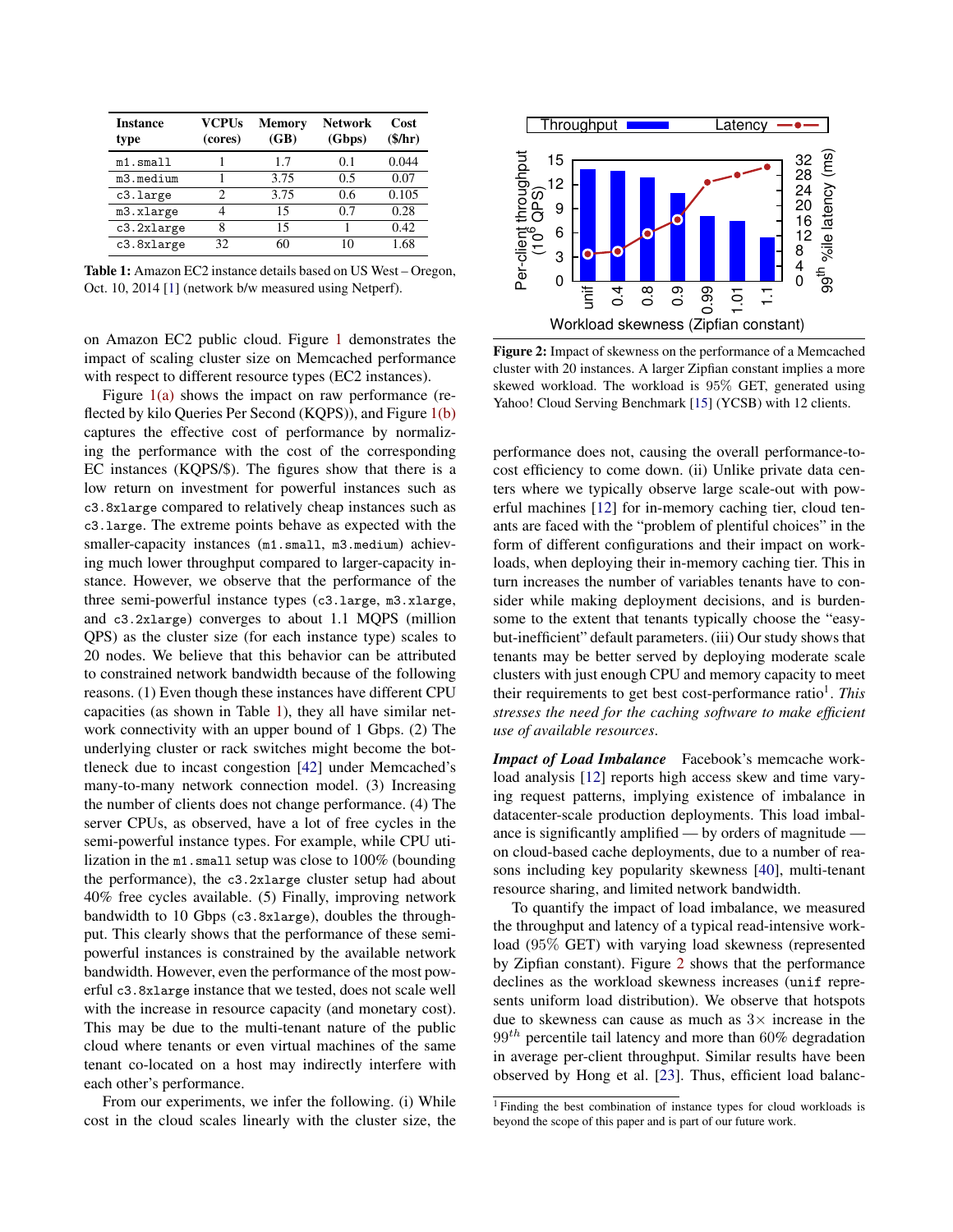ing mechanism in the caching tier is necessary for providing high performance and efficient resource (CPU, memory) utilization.

*Contributions* Based on the two requirements of efficient use of resources and handling load imbalance in cloud-based in-memory cache deployments, we develop MBal, an in-memory object caching framework that leverages fine-grained data partitioning and adaptive Multi-phase load Balancing. MBal performs fast, lockless inserts (SET) and lookups (GET) by partitioning user objects and compute/memory resources into non-overlapping subsets called *cachelets*. It quickly detects presence of hotspots in the workloads and uses an adaptive, multi-phase load balancing approach to mitigate any load imbalance. The cachelet-based design of MBal provides a natural abstraction for object migration both within a server and across servers in a cohesive manner.

Specifically, we make the following contributions:

- 1. We evaluate the impact of co-located multi-tenant cloud environment on cost of performance by conducting experiments on Amazon EC2 based cloud instance. Our observations stress *the need to carefully evaluate the various resource assignment choices available to the tenants and develop simple rules-of-thumb that users can leverage for provisioning their memory caching tier*.
- 2. Based on our behavior analysis of Memcached in the cloud, we design and implement a fine-grained, partitioned, lockless in-memory caching sub-system MBal, which *offers improved performance and natural support for load balancing*.
- 3. We implement an adaptive load balancer within MBal that (1) *determines* the extent of load imbalance, and (2) uniquely *applies* local, decentralized as well as globally coordinated load balancing techniques, to (3) *costeffectively* mitigate hotspots. While some of the load balancing techniques have been used before, MBal *synthesizes the various techniques into a novel holistic system and automates the application of appropriate load balancing* as needed.
- 4. We deploy our MBal prototype in a public cloud environment (Amazon EC2) and validate the design using comprehensive experimental evaluation on a 20-node cache cluster. Our results show that MBal agilely adapts based on workload behaviors and achieves 35% and 20% improvement in tail latency and throughput.

*Roadmap* The rest of the paper is organized as follows. We describe the overall design of MBal in  $\S2$ .  $\S3$  $\S3$  presents our load balancing framework. We evaluate the benefits of our design in §[4](#page-8-0), and discuss related work in §[5.](#page-13-0) Finally, we present our conclusions in §[6](#page-13-1).

# <span id="page-2-0"></span>2. MBal Architecture

We design MBal in light of the requirements of cloud-based deployments – efficient use of available resources and need for load balancing. Conventional object caches/stores, such as Memcached [\[6](#page-14-0)], use a monolithic storage architecture where key space sharding is performed at coarse server granularity while resources within an object server are shared across threads. This design has good scale-out characteristics, as demonstrated by Memcached deployments with hundreds of servers [\[3,](#page-14-6) [40](#page-15-0)], but is not necessarily resource efficient. For example, a known and crucial problem in Memcached is that it suffers from global lock contention, resulting in poor performance on a single server.

To address this issue, MBal performs fine-grained threadlevel resource partitioning, allowing each thread within a cache server to run as a fully-functional caching unit while leveraging the benefits of running within a single address space. While the concept of thread-level resource partitioning has been explored [\[26,](#page-14-7) [30](#page-14-8), [36](#page-15-3)], the approach provides significant benefits for a fast DRAM-based cache. This allows MBal to not only *scale-out* to a large number of cache nodes similar to its contemporary counterparts but also *scale-up* its performance by fully exploiting the parallelism offered by multi-core architectures. Furthermore, thread-level resource partitioning provides the ability to perform low overhead load balancing.

## 2.1 Cachelet Design

Typical in-memory object caches use consistent hashing [\[31\]](#page-15-4) to map keys (object handles) to cache servers. The sharding process involves mapping subsets of key space to *virtual nodes* (VN) and mapping VNs to cache servers. This allows distributing non-consecutive key hashes to a server. However, the cache servers are typically unaware of the VNs.

We introduce a new abstraction, *cachelets*, to enable server worker threads to manage key space at finer granularity than a monolithic data structure. A cachelet is a configurable resource container that encapsulates multiple VNs and is managed as a separate entity by a single worker thread. As depicted in Figure  $3(a)$ , each worker thread in a cache server owns one or more cachelets. While the design permits one-to-one mapping between VNs and cachelets, typically there can be an order(s) of magnitude more VNs than cachelets. The choice is based on the client administrator's desired number of subsets of key space and the speed at which the load balancing algorithm should converge. To this end, cachelets help in decoupling metadata management at the servers/clients and provide resource isolation.

## 2.2 Lockless Operations

Each cachelet is bound to a single server worker thread that allocates memory, manages accesses, and maintains metadata structures and statistics for the cachelet. This partitioning ensures that in MBal, there is no lock contention or syn-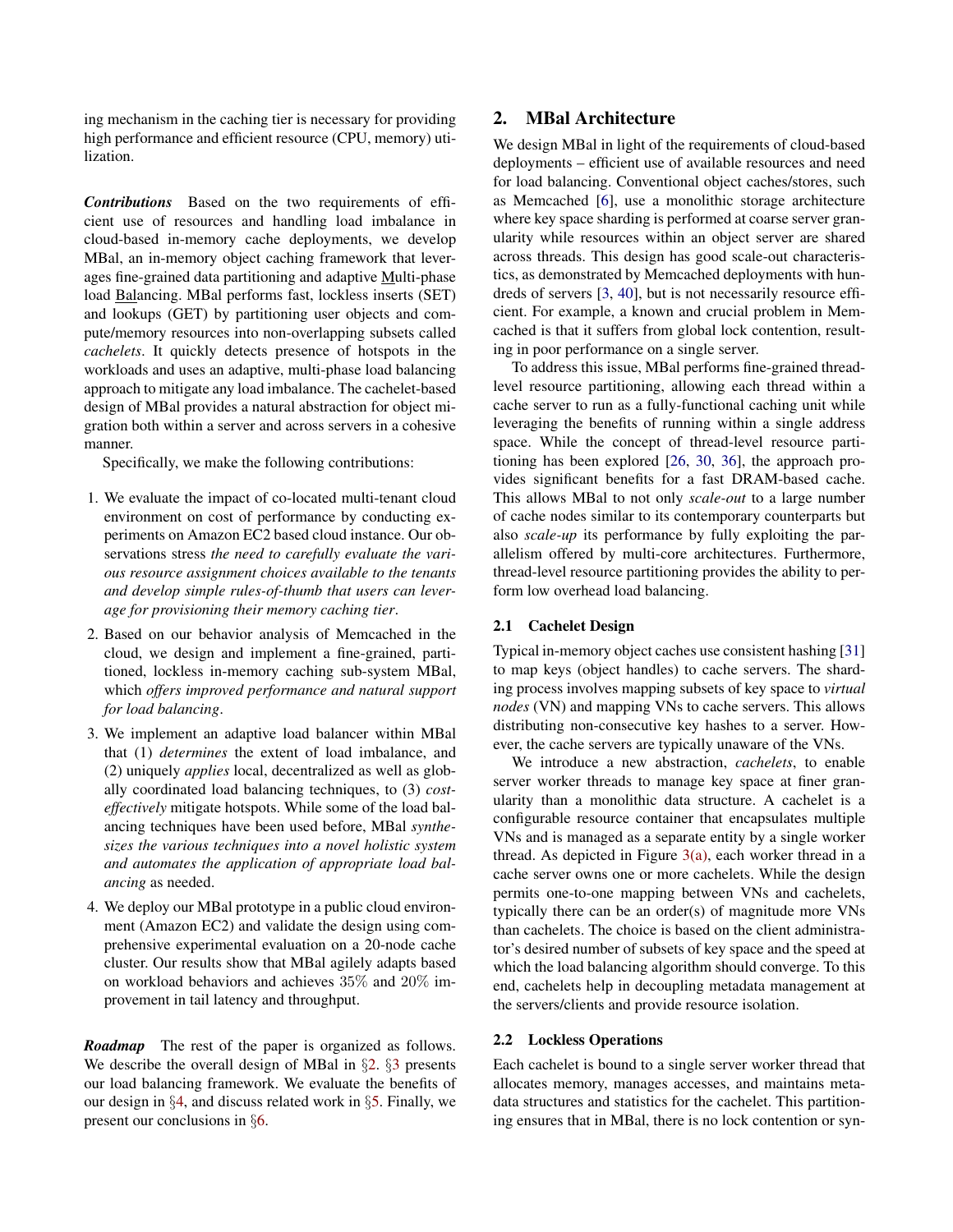<span id="page-3-0"></span>

Figure 3: MBal architecture. Clients use the three-step key-to-thread mapping to route requests to MBal servers. Key replication involves copying hot keys across servers, whereas both server-local and coordinated migration perform load balancing at cachelet granularity.

chronization overheads across worker threads during inserts or lookups. Furthermore, this allows MBal to reduce false sharing by cross-thread resource isolation. The design is also amenable to and provides a mechanisms to quickly serialize and migrate data for load balancing (server-local and coordinated migration in Figure  $3(a)$ ). In the future, we aim to add functionality to cachelets such as service differentiation and server-side code execution [\[11\]](#page-14-9), which will enable MBal to support richer services beyond object caching.

## 2.3 Key-to-Thread Mapping

A naive approach for routing a request for an object to an appropriate worker thread on a server is to use a server-side dispatcher thread: A dedicated thread on each MBal server receives client requests and dispatches the request to an appropriate worker thread based on cachelet ID in the request. We first implemented our design using this approach and quickly found the dispatcher thread to be a bottleneck. Increasing the number of dispatcher threads reduces the number of cores available on a server to service requests but does not improve performance, and thus is impractical.

To avoid this, MBal provides client-side routing capability within MBal's client library, similar to approaches used in mcrouter [\[40\]](#page-15-0). We associate a TCP/UDP port with each cache server worker thread so that clients can directly interact with workers without any centralized component. As shown in Figure [3\(b\),](#page-3-1) this approach performs "on-the-wayrouting" via a two-level mapping table lookup on the client.

The mapping scheme enables convenient mapping changes when servers perform cachelet migration. In our implementation, we overload the field originally reserved for virtual bucket [\[7\]](#page-14-10) in Memcached protocol header to hold cachelet ID. Thus, no client application changes are needed and web applications can easily work with MBal cache by simply linking against our Memcached protocol compliant client

<span id="page-3-1"></span>library. Finally, assigning a separate network port to each worker thread on a server is not a concern. This is because while the number of worker threads depends on user configuration, usually it is expected to be the same as the number of cores on the cache server machine. Note that having too many worker threads on a server can lead to significant network interrupt overhead due to request overwhelming [\[40\]](#page-15-0) as well as cross-socket cache coherence traffic [\[38](#page-15-5)]. MBal also employs cache-conscious bucket lock placement suggested by [\[21\]](#page-14-11) to reduce additional last-level cache (LLC) misses. Each bucket lock protecting one hash table bucket is co-located with that hash table entry that is cache-linealigned. This guarantees that a hash table access results in at most one cache miss.

#### <span id="page-3-2"></span>2.4 Memory Management

MBal employs hierarchical memory management using a global memory pool and thread-local memory pool managed using a slab allocator [\[14](#page-14-12), [18\]](#page-14-13). Each worker thread requests memory from the global free pool in large chunks (configurable parameter) and adds the memory to its local free memory pool. New objects are allocated from thread-local slabs and object deletes return memory to thread's own pool for reuse. Furthermore, workers return memory to global heap to be reused by other threads if global free pool shrinks below a low threshold (GLOB MEM LOW THRESH) and thread's local free pool exceeds a high threshold (THR\_MEM\_HIGH\_THRESH). Such allocation reduces contention on the global heap during critical insert/delete paths and localizes memory accesses. Besides, the approach also provides high throughput when objects are evicted (deleted) from the cache to create space for new ones. MBal uses LRU replacement algorithm similar to Memcached but aims to provide much better performance by reducing lock contention. Additionally, MBal adds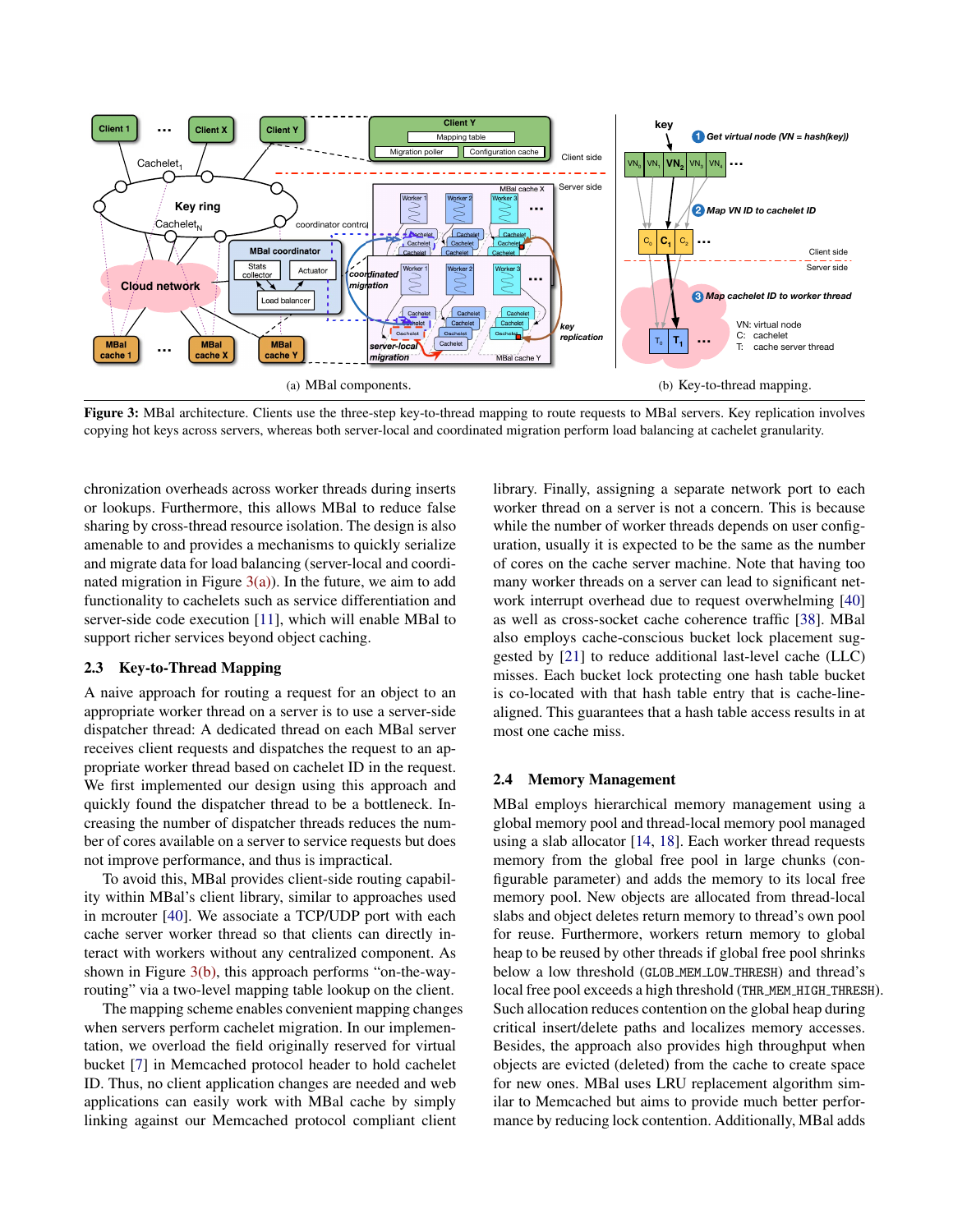support for Non-Uniform Memory Access (NUMA) aware memory allocator in the thread-local memory manager.

#### <span id="page-4-2"></span>2.5 Discussion: Multi-threading vs. Multi-instance

An alternative to the multi-threaded approach in MBal is to use multiple single-threaded cache server instances that can potentially achieve good resource utilization. Such singlethreaded instances can even be binded to CPU cores to reduce the overheads of process context switches. While intuitive, such a multi-instance approach is not the best design option in our opinion because of the following reasons. (1) An off-the-shelf multi-instance implementation (e.g., run multiple single-threaded cache instances) would require either static memory allocation or a dynamic per-request memory allocation (e.g., using malloc()). While the former approach can lead to resource under-utilization, the latter results in performance degradation due to overheads of dynamic memory allocation. (2) While possible, hierarchical memory management is costly to implement across address spaces. A multi-threaded approach allows memory to be easily rebalanced across worker threads sharing the single address space, whereas a multi-instance approach requires using shared memory (e.g., global heap in shared memory). Such sharing of memory across processes is undesirable, especially for writes and non-cache-line-aligned reads, as each such operation may suffer a TLB flush per process instead of just one in the multi-threaded case. (3) Multiinstance approach entails costly communication through either shared memory or inter-process communication, which is more expensive compared to MBal's inter-thread communication for server-local cachelet migration. (4) Recent works, e.g., from Twitter [\[4](#page-14-14)], have shown that multi-instance deployment makes cluster management more difficult. For example, in a cluster where each machine is provisioned with four instances, the multi-instance deployment quadruples management cost such as global monitoring. (5) Finally, emerging cloud operating systems [\[33,](#page-15-6) [39\]](#page-15-7) are optimized for multi-threaded applications with some, such as  $OS<sup>v</sup>$  [\[33](#page-15-6)], supporting a single address space per virtual machine. Consequently, we have designed MBal while considering all the benefits of multi-threaded approach, as well as future portability of the system.

## <span id="page-4-0"></span>3. Multi-Phase Load Balancing

MBal offers an adaptive load balancing approach that comprises different phases, each with its unique efficacy and cost. In the following, we describe these load balancing mechanisms and the design choices therein.

#### 3.1 Cluster-Wide Multi-Phase Cost/Benefit Analyzer

A distributed in-memory object cache can be load balanced using a number of techniques, such as key replication and data migration. However, each technique has a unique cost associated with it, thus requiring careful analysis to choose

<span id="page-4-1"></span>

Figure 4: The state transitions of the MBal load balancer at each server.

what technique to employ and when. The more expensive approaches typically yield better load balancing. However, such a heavy-weight approach, e.g., cross-server data migration, may not always be justified if the system is imbalanced due to a small set of hot keys. Consequently, the load balancer should consider current workload in deciding what approach to use so as to ensure high efficiency.

MBal employs an event-driven multi-phase load balancer, where each phase corresponds to a series of decision making processes triggered by event(s) based on key access patterns. A phase may also be triggered and executed simultaneously with another lower-priority phase. For example, if the configurable high replication watermark ( $REPL_{high}$ ) is exceeded, a worker may lower its priority on key replication by reducing the key sampling rate and thus the replication overhead. The worker may then simultaneously enter another phase, e.g., server-local cachelet migration. The goal is to generate load balancing plans that are fast and economical, yet effective for a given workload. MBal implements three phases: (1) key replication; (2) server-local cachelet migration; and (3) coordinated cachelet migration. While the first two phases are locally implemented at each MBal server providing quick solutions for ephemeral hotspots, the third phase involves a centralized coordinator to address any longer-term persistent load imbalances. Table [2](#page-5-0) lists the salient properties of each of the phases, and describes the associated costs and benefits that we consider in MBal. The techniques used in each of the MBal phases are beginning to be employed in different existing systems, but individually and in an ad hoc fashion. The novelty of MBal lies in the coherent synthesis of the various load balancing techniques into a holistic design that offers an automated end-to-end system.

Figure [4](#page-4-1) shows the state machine for seamlessly transitioning between the different phases of our load balancer. Each MBal server monitors the state of local workers by keeping track of both: (1) object access metrics (reads and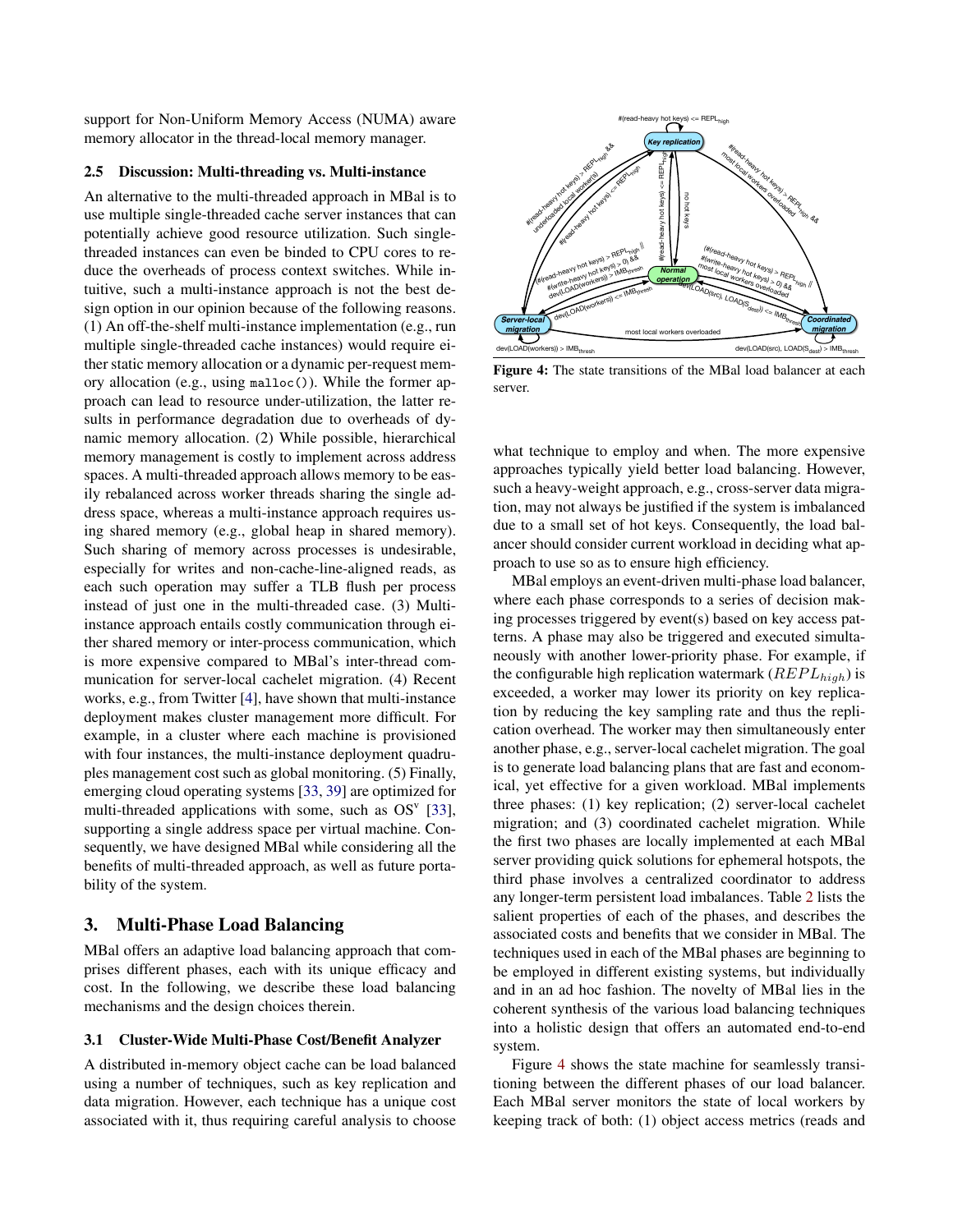<span id="page-5-0"></span>

| <b>Phase</b>       | Key/Object replication $(\S3.2)$            | Server-local cachelet migration $(\S3.3)$ | Coordinated cachelet migration $(\S3.4)$ |
|--------------------|---------------------------------------------|-------------------------------------------|------------------------------------------|
| Action             | replicate hot keys across servers           | migrate/swap cachelet(s) within a server  | migrate/swap cachelet(s) across servers  |
| <b>Features</b>    | fine-grained (object/kv-pair)               | coarse-grained (cachelet/partition)       | coarse-grained (cachelet/partition)      |
|                    | proportional sampling                       | integer linear programming (ILP)          | integer linear programming (ILP)         |
|                    | temporary (lease-based)                     | temporary (lease-based)                   | permanent                                |
| <b>Benefit</b>     | fast fix for a few hot keys                 | <b>fast fix</b> for hot cachelet( $s$ )   | global load balancing                    |
| <b>Limitations</b> | home server bottleneck (for hot key writes) | local optimization                        | resource consumption                     |
|                    | scalability for large hotspots              |                                           | convergence time                         |
|                    | medium                                      | low                                       | high                                     |
| Cost               | extra metadata (key-level)                  | extra metadata (local cachelet-level)     | extra metadata (global cachelet-level)   |
|                    | extra space (duplicates)                    |                                           | cross-server bulk data transfer          |

Table 2: Summary of load balancing phases of MBal. Note that cost levels (low/medium/high) represent relative costs with respect to space/performance overhead.

writes) via sampling; and (2) cachelet popularity through access rates. These statistics are collected periodically (using configurable epochs) and are used to perform an online cost/benefit analysis to trigger appropriate load balancing phases. Rebalancing is triggered only if the imbalance persists across a configurable epoch dependent number, four in our implementation, of consecutive epochs. This helps to prevent unnecessary load balancing activity while allowing MBal to adapt to workload behavior shifts.

The collected information is then used to reason about the following key design questions for each load balancing phase of MBal: (1) Why is the phase necessary? (2) When is the phase triggered and what operations are undertaken? (3) What are the costs and benefits of the phase?

#### 3.2 Phase 1: Key Replication

Replication of key/object offers a fine-grained mechanism to mitigate load imbalance caused by a few extremely hot keys. This is a quick fix for short ephemeral hotspots without requiring expensive cross-server data movement.

Our key replication implementation is derived from mechanisms used in SPORE [\[23](#page-14-5)]. Specifically, we develop our proportional sampling technique for tracking hot keys at worker granularity based on SPORE's use of access frequency and recency. Each worker has a list of other servers (and hence other workers) in the MBal cluster. A worker with a hot key (home worker) randomly selects another server as a shadow server, and replicates the hot key to one of the associated workers on the shadow server. Depending on the hotness of a key, multiple replicas of the key can be created to multiple shadow servers. Since the replicated keys do not belong to any of the cachelets of the associated shadow servers' workers, these workers index the replicated keys using a separate (small) replica hash table. Using a separate hash table also enables shadow workers to exclude the replicated keys from being further replicated.

Upon accessing a replicated key at the home worker, a client is informed about the location of the replicas. The client can then choose any one of the replicas, which will then be used to handle *all* of the client's future read requests for that key. Writes are always performed at the home

worker. Similarly as in SPORE [\[23\]](#page-14-5), we support both synchronous and asynchronous updates. Synchronous updates have a performance overhead in the critical path, while asynchronous updates offer only eventual consistency that may result in stale reads for some clients. We leave the selection to the users based on their application needs. Furthermore, each replicated key is associated with a lease that can be renewed if the key continues to be hot or retired automatically on lease expiration. Thus, the key replication phase provides only temporary mitigation of a hotspot as the home workers for keys remain fixed.

While key replication is effective in handling short ephemeral hotspots consisting of a few keys, the approach requires both clients and MBal workers to maintain extra state of replicated keys (key locations, leases etc.). Replication also entails the using expensive DRAM for storing duplicate data. The approach also does not alleviate write-hot key based hotspots in write-intensive workloads [\[46](#page-15-1)]. This is because all writes are performed through a key's home worker making the home a bottleneck. To handle these limitations, multi-phased load balancer in MBal triggers other phases if the number of replicated hot keys crosses  $REPL_{high}$  or if hotspots due to write-intensive workloads are observed.

#### 3.3 Phase 2: Server-Local Cachelet Migration

Mitigating hotspots that consists of a large number of hot keys spanning one or more cachelets entails redistribution of the cachelets across different workers. Phase 2 represents first of the two phases of MBal, which involve such migration of cachelets. In this phase, MBal attempts to handle load imbalance at a server by triggering redistribution of cachelets to other workers running locally within the server.

As shown by the state machine in Figure [4,](#page-4-1) Phase 2 is triggered when there is high load imbalance between local workers (measured by absolute deviation (*dev*)) i.e., there exists idle or lightly-loaded local workers that can accommodate more load by swapping or migrating cachelets from the overloaded workers. MBal uses Algorithm [1](#page-6-0) to bring down the load on the overloaded workers within an acceptable range, while not overwhelming the other lightlyloaded workers. The algorithm uses Integer Linear Pro-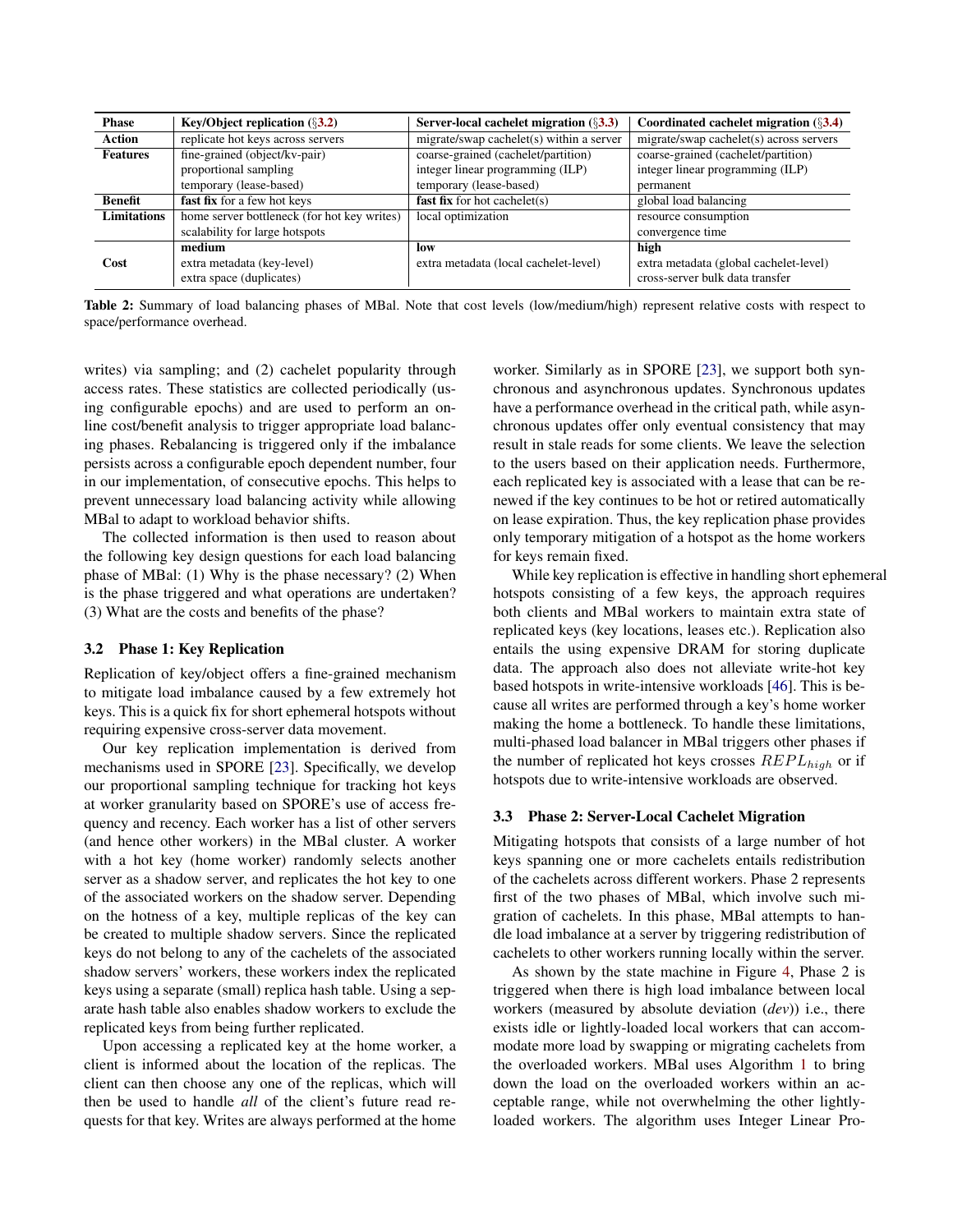Algorithm 1: Server-local cachelet migration.

**Input:**  $n_o$ : number of overloaded workers,  $n_t$ : total number of local workers,  $Set_{src}$ : set of source workers (local),  $Set_{dest}$ : set of destination workers (local),  $SERVER\_LOAD_{thresh}$ : server overload threshold (e.g., 75%) **Output:** Cachelet migration schedule  $\{m\}$ begin  $iter \leftarrow 0$ while *True* do if  $n_o/n_t > SERNVER\_LOAD_{thresh}$  then  $trigger$  Phase3 return NULL if  $n_o == 1$  then  $\Box$  { $m$ }  $\leftarrow$  SolveLP1( $Set_{src}$ ) else if  $n_o \geq 2$  then<br> ∟  $\{m\}$  ←SolveLP2( $Set_{src}$ ,  $Set_{dest}$ )  $iter\leftarrow iter+1$ if  ${m}$  =  $NULL$  then  $iter == MAX. ITER$ ? return Greedy( $Setsrc, Set_{dest}$ ) : continue else  $\mathsf{L}$  break return  $\{m\}$ 

<span id="page-6-1"></span><span id="page-6-0"></span>

| <b>Notation</b>      | <b>Description</b>                                            |
|----------------------|---------------------------------------------------------------|
| $X_{ii}^k$           | 1 if cachelet $k$ is migrated from worker $i$ to worker $j$ , |
|                      | 0 otherwise                                                   |
| $T_i$                | maximum permissible load on worker $i^2$                      |
| $L^i$                | load of cachelet $i$ on worker $j$                            |
| $L_{*j}$             | total load on worker j                                        |
| $L_{avg}$            | average load of all workers                                   |
| $M^i_{\dot{s}}$      | memory consumed by cachelet $i$ on worker $j$                 |
| $M_{*j}$             | total memory consumed by worker j                             |
| $M_j$                | total memory capacity of worker $j$                           |
| S                    | set of workers involved in Phase 2                            |
| $\mathcal{S}_{dest}$ | set of workers of destination cache involved in Phase 3       |
|                      | number of workers                                             |

Table 3: Notations for the ILP model used in Phase 2 and Phase 3 of MBal load balancer.

gramming (ILP) to compute an optimal migration schedule. We also ensure that the server itself is not overloaded  $(SERNERLOAD<sub>thresh</sub>$  is exceeded) before triggering Phase 2, and if so, Phase 3 is triggered instead. If ILP is not able to converge, a simple greedy algorithm will be executed eventually to reduce the *dev*.

We define two different objective functions in our linear programming model for Phase 2. The goal of the first function is to minimize the number of migration operations with a fixed source (home) worker, while that of the second function is to minimize the load deviation across all workers.

Specifically, objective (1) is to

 $minimize \sum$ i  $\sum$ j  $X^k_{i'}$  $(1)$ 

s.t. 
$$
L_{*a} + \sum_{i} \sum_{k} X_{ia}^{k} L_{i}^{k} - \sum_{i} \sum_{k} X_{ai}^{k} L_{a}^{k} \leq T_{a}
$$
 (2)

$$
\forall i \in S \setminus a : L_{*i} + \sum_{k} X_{ai}^{k} L_{a}^{k} - \sum_{k} X_{ia}^{k} L_{i}^{k} \le T_{i}
$$
 (3)

where  $\alpha$  is the index of the fixed source worker thread. Objective (2) is to

<span id="page-6-6"></span><span id="page-6-5"></span><span id="page-6-4"></span><span id="page-6-3"></span><span id="page-6-2"></span>minimize

$$
\frac{\sum\limits_{i\in S} \left| L_{*i} + \sum\limits_{j\in S\backslash i} \sum\limits_{k} X_{ji}^{k} L_{j}^{k} - \sum\limits_{j\in S\backslash i} \sum\limits_{k} X_{ij}^{k} L_{i}^{k} - L_{avg} \right|}{N}
$$
\n(4)

 $\forall i \in S : L_{*i} + \sum$  $j\in S\backslash i$  $\sum$ k  $X_{ji}^k L_j^k - \sum$  $j\in S\backslash i$  $\sum$ k  $X_{ij}^k L_i^k \leq T_i$  (5)

Both objectives are subject to the following constraints:

$$
\forall i, \forall j \in S: X_{ij} = 0 \text{ or } 1 , \qquad (6)
$$

$$
\forall i \in S : 0 \le \sum_{j \in S \setminus i} X_{ij} \le 1. \tag{7}
$$

Table [3](#page-6-1) describes the notations used for representing the above models. Constraints [2](#page-6-2) and [3](#page-6-3) are used to restrict the load after migration on the source and destination workers under a permissible limit  $(T_i)$ , respectively. Similarly, constraint [5](#page-6-4) restricts the load for each worker involved in optimizing objective (2). Both objectives share constraints [6](#page-6-5) and [7,](#page-6-6) implying that migration decisions are binary and a cachelet on a particular source worker can only be migrated to one destination worker. Objective (1) is used when only a single worker is overloaded on a MBal server, and objective (2) is used for all other cases. Given the long computation time required by objective (2) to finish, we relax the objective by dividing the optimization phase into multiple iterations. In each iteration, the algorithm picks at most two overloaded threads as sources and two lightly-loaded ones as destinations. This heuristic shortens the search space for ILP, ensuring it does not affect overall cache performance and still provide good load balance (shown in §[4.2\)](#page-10-0).

MBal adopts a seamless server-local cachelet migration mechanism that incurs *near-zero* cost. Since each cache server partitions resources into cachelets that are explicitly managed by dedicated worker threads, server-local migration from one worker to another requires no data copying or transfer overheads (all workers are part of the same single address space). Only the owner worker of the cachelet is changed. Similarly as in Phase 1, we use a lease-based timeout for migrated cachelets, which means that a migrated cachelet is returned to its original home worker when the associated hotspot no longer persists. This helps address ephemeral hotspots, while allowing for the cachelets to be restored to their home workers with negligible overhead.

 $2\overline{V}$  We compute this experimentally based on Amazon EC2 instance type, and the value is the same for all workers across servers.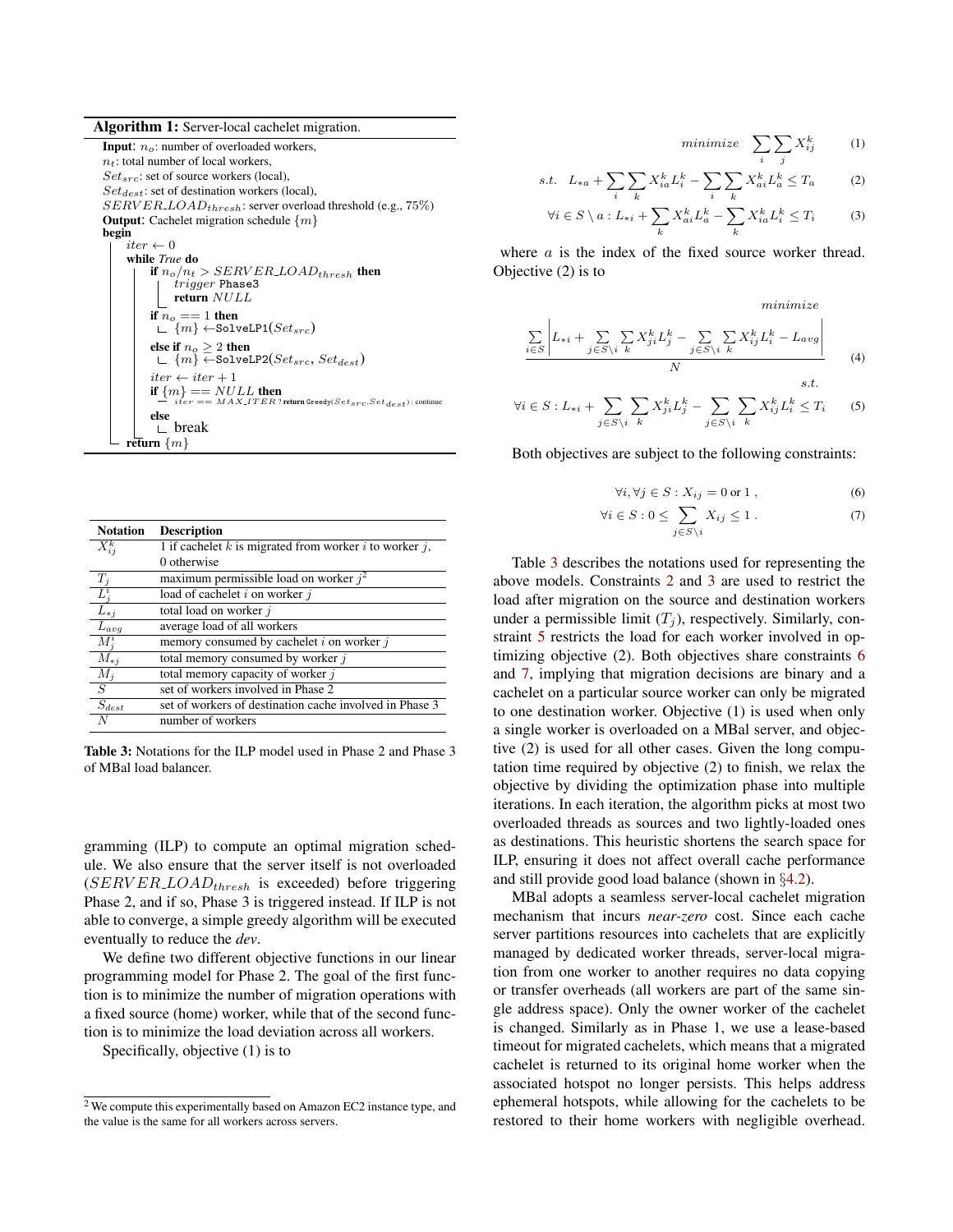Clients are informed of migrated cachelets whenever the home worker receives any requests about the cachelets. Since we use leases, clients cache the home worker information and update the associated mappings to the new worker. Using the cached home worker information, clients can restore the original mapping after the lease expires.

While Phase 2 provides a lightweight mechanism to mitigate load imbalance within a server, its utility is limited by the very nature of its local optimization goals. For cases with server-wide hotspots and to provide long-term rebalancing of cachelets across MBal cluster, coordinated migration management is required.

#### 3.4 Phase 3: Coordinated Cachelet Migration

An overloaded cache server or lack of an available local worker that can handle a migrated cachelet implies that Phase 2 cannot find a viable load balancing solution, thus Phase 3 is triggered. In MBal's Phase 3, cachelets from one cache server are offloaded to one or more lightly-loaded servers in the cluster.

| <b>Algorithm 2:</b> Coordinated cachelet migration.           |  |  |  |
|---------------------------------------------------------------|--|--|--|
| <b>Input:</b> Global cache server stats array: $V_S$ ,        |  |  |  |
| input source worker: src,                                     |  |  |  |
| $IMB_{thresh}$ : Imbalance threshold                          |  |  |  |
| <b>Output:</b> Cachelet migration schedule $V_M$              |  |  |  |
| begin                                                         |  |  |  |
| iter $\leftarrow 0$                                           |  |  |  |
| while $dev(LOAD(src), LOAD(S_{dest})) > IMB_{thresh}$         |  |  |  |
| $&$ & iter $< MAX$ ITER do                                    |  |  |  |
| $S_{dest} \leftarrow min(V_S)$ // get minimum loaded server   |  |  |  |
| $V_{temp} \leftarrow$ SolveLP(src, $S_{dest}$ )               |  |  |  |
| if $V_{temp} == NULL$ then                                    |  |  |  |
| $\perp V_{temp} \leftarrow$ Greedy $(src, S_{dest})$          |  |  |  |
| $V_M \leftarrow V_M \cup V_{temp}$                            |  |  |  |
| $iter \leftarrow iter + 1$                                    |  |  |  |
| <b>if</b> all cluster is hot or src still too hot <b>then</b> |  |  |  |
| return NULL<br>// add new cache servers to scale out          |  |  |  |
| return $V_M$                                                  |  |  |  |

<span id="page-7-0"></span>Under Phase 3, an overloaded worker (src) notifies the centralized coordinator to trigger load balancing across cache servers. The coordinator periodically fetches statistics from all cluster workers including cachelet-level information about request arrival rate (load), amount of data stored (memory consumption), and read/write ratio.

Algorithm [2](#page-7-0) then utilizes these statistics to choose a target server  $(S_{dest})$  with the lowest load to redistribute cachelets from the source overloaded worker to the target's workers. The output of the algorithm is a list of migration commands each specifying a cachelet ID and the address of a corresponding destination worker thread to which the cachelet should be migrated. The commands are then executed by the workers involved in the migration.

During each iteration, the algorithm selects the most lightly-loaded destination server and creates a candidate list of cachelets to migrate using an ILP routine whose objective is to minimize the gap between the load of source and destination workers using Equation [8](#page-7-1) as follows:

$$
\frac{\sum\limits_{i \in S'} \left| L_{*i} + \sum\limits_{j \in S' \setminus i} \sum\limits_{k} X_{ji}^{k} L_{j}^{k} - \sum\limits_{j \in S' \setminus i} \sum\limits_{k} X_{ij}^{k} L_{i}^{k} - L_{avg} \right|}{N}
$$
\n(8)

$$
\forall i \in S': L_{*i} + \sum_{j \in S' \setminus i} \sum_{k} X_{ji}^{k} L_{j}^{k} - \sum_{j \in S' \setminus i} \sum_{k} X_{ij}^{k} L_{i}^{k} \le T_{i} \qquad (9)
$$

$$
M_{*a} + \sum_{i} \sum_{k} X_{ia}^{k} M_{i}^{k} - \sum_{i} \sum_{k} X_{ai}^{k} M_{a}^{k} \le M_{a} \quad (10)
$$

$$
\forall i \in S_{dest} : M_{*i} + \sum_{k} X_{ai}^{k} M_{a}^{k} - \sum_{k} X_{ia}^{k} M_{i}^{k} \le M_{i} \quad (11)
$$

<span id="page-7-4"></span><span id="page-7-3"></span><span id="page-7-2"></span><span id="page-7-1"></span>
$$
\forall i, \forall j \in S' : X_{ij} = 0 \text{ or } 1 \quad (12)
$$

$$
\forall i \in S': 0 \le \sum_{j \in S' \setminus i} X_{ij} \le 1 \quad (13)
$$

where  $a$  is the index of the source worker thread, and  $S' = S_{dest} \cup a$ .

Similar to Phase 2's ILP, constraint [9](#page-7-2) bounds the load on any worker below a pre-specified permissible limit  $(T_i)$ . However, unlike Phase 2, data is actually transferred across servers in Phase 3 coordinated migration. Thus, we need to ensure that the destination server has enough memory capacity to hold the migrated cachelets without causing extraneous evictions. To this end, constraints [10](#page-7-3) and [11](#page-7-4) ensure that the memory availability of the source and destination workers is not exceeded.

Moreover, if the ILP does not converge, – in rare cases, e.g., when the choice of a destination server is restricted in each iteration, it may not be possible to satisfy both the memory and load constraints – we employ a simple greedy solution to reduce as much load as possible from the overloaded worker.

MBal maintains consistency during migration by adopting a low-overhead Write-Invalidate protocol. We employ a special migrator thread on each cache server for this purpose. Instead of migrating the entire cachelet in a single atomic operation, we migrate the tuples belonging to the selected cachelet on a per-bucket basis. We use hash table based indexes for cachelets. While keys in a bucket are being migrated, the affected worker continues serving client requests for the other buckets. Only the requests for the bucket under migration are queued. Any UPDATE requests to existing keys that have already been migrated result in invalidation in both the destination (home after migration) and the source (home before migration) hash table. The INSERT requests for new items are treated as NULL operations and are directly sent to backend store. This causes no correctness problems because MBal like Memcached is a read-only, write through cache and has no dirty data. The GET requests are serviced for the data that is valid in the source hash table. Once the migration is complete, the source worker thread informs the coordinator about the change in the cachelet mapping. In our de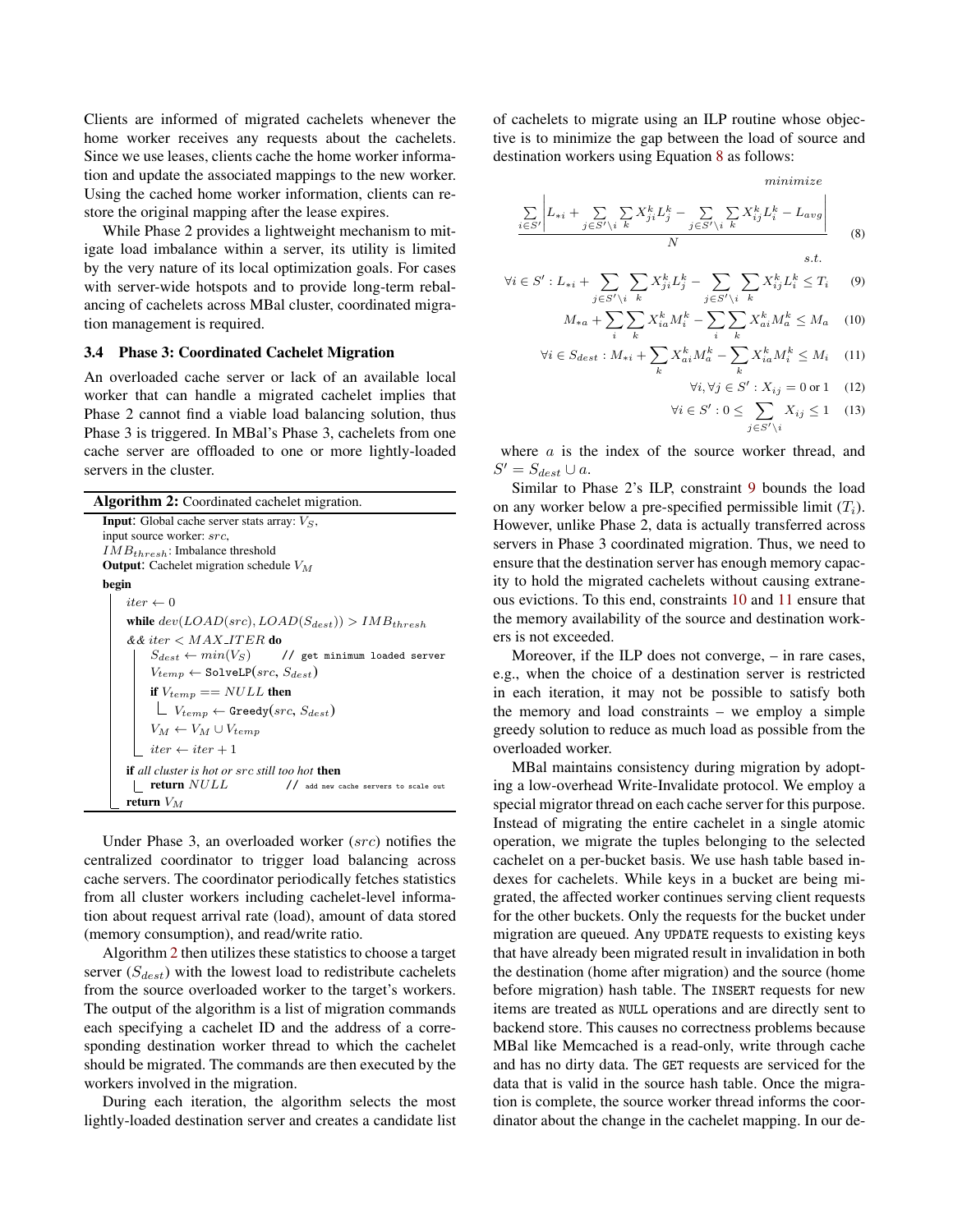sign, the clients exchange periodic heartbeat messages with the coordinator, and any change in cachelet mapping information is communicated to the clients by the coordinator as a response to these messages. The mapping change information only needs to be stored at the coordinator for a maximum configurable period that is slightly longer than the clients' polling period. This has two benefits: (1) it guarantees that all clients will eventually see the mapping changes within a short period of time; and (2) the coordinator is essentially stateless and only has to maintain the state information for a short time (during migration of a cachelet). Hence, after all active clients have updated their mapping tables, the coordinator informs the source worker thread to delete any metadata about its ownership of the transferred cachelets.

As evident by the design discussion, Phase 3 is the most expensive load balancing mechanisms employed by MBal. It serves as a last resort and is only activated when the first two phases cannot effectively mitigate the impact of load imbalance and hotspots persist. While the coordinator does not play a role during normal operation, admittedly, it can become a bottleneck for servicing the migration requests, especially if a large number of servers in the cluster are overloaded simultaneously (implying a need for adding more servers in the cluster, which is beyond the scope of the paper). Also, a failure of the coordinator during periods of imbalance can cause hotspots to persist or cache servers to maintain migration state longer (until the coordinator is brought back up). While not part of this work, we plan to exploit numerous existing projects [\[25](#page-14-15), [41\]](#page-15-8) in this domain to augment our coordinator design to provide more robust fault tolerance for Phase 3.

#### 3.5 Discussion

While the techniques presented in this Section are applicable in any (physical or virtualized) deployment of in-memory caching clusters, use of virtualized infrastructure in the cloud is likely to demonstrate higher load imbalance and performance fluctuations due to the factors such as resource sharing across multiple tenants, compute/memory resource oversubscription, etc. Hence, MBal focuses on providing a robust in-memory caching framework for the cloud without directly dealing with multi-tenancy and resource allocation issues, which are beyond a cloud tenant's control.

## <span id="page-8-0"></span>4. Evaluation

MBal uses a partitioned lockless hash table as its core data structure. We support the widely used Memcached protocol (with API to support GET, SET, etc.). To this end, we extend libmemcached [\[5](#page-14-16)] and SpyMemcached [\[10](#page-14-17)] to support client-side key-to-thread mapping. The central coordinator is written in Python and uses Memcached protocol (pylibmc [\[8\]](#page-14-18)).

We present the evaluation of MBal using a local testbed and a 20-node cluster on Amazon EC2 (c3.large). We evaluate the cache performance on 8-core and 32-core physical commodity servers, examine individual phases of MBal, and finally study the end-to-end system performance on a cloud cluster.

#### <span id="page-8-1"></span>4.1 MBal Performance: Normal Operation

In our first set of experiments, we evaluate our design choices in building a lockless key-value cache  $(\S2)$  $(\S2)$  $(\S2)$ . We also compare the performance of MBal with existing systems such as Memcached (v1.4.19), Mercury [\[21\]](#page-14-11) and their variants. Unless otherwise stated, we perform all tests on a dual-socket, 8-core 2.5 GHz machine with 10 Gbps Ethernet and 64 GB DRAM. Also, we enabled 2 MB hugepage support in our tests to reduce TLB misses.

*Microbenchmark Performance* To highlight the bottlenecks inherent in the designs of different key-value caches, we perform our next tests on a single machine. Here, each worker thread generates its own load, and there are no remote clients and thus no network traffic. First, we use two workloads, one with GET-only and the other with SET-only requests. We use a 5 GB cache, the size of which is larger than the working set of the workloads ( $\approx 1150$  MB), thus avoiding cache replacement and its effects on the results. Each workload performs a total of 32 million operations using fixed-size key-value pairs (10 B keys and 20 B values)<sup>3</sup>. For the GET workload, we pre-load the cache with  $40$ million key-value pairs, while the SET workload operates without pre-loading. The key access probability is uniformly distributed in both workloads. For fair comparison, we set the thread-local memory buffer to be the same size (256 MB) in both MBal and Mercury.

Figure  $5(a)$  and Figure  $5(b)$  show the throughput in terms of  $10^6$  QPS (MQPS) for the three systems. We observe that MBal's performance scales as the number of threads increases for both GET and SET workloads. Mercury, which uses fine-grained bucket locking, performs better than Memcached that suffers from synchronization overheads due to its coarse-grained locks. However, Mercury is not able to match the throughput of MBal due to MBal's *end-to-end* lockless design that removes most synchronization bottlenecks and allows independent resource management for each thread. Thus, for the GET workload with six threads, MBal is able to service about  $2.3\times$  more queries than Mercury, as threads in Mercury still contend for bucket-level locks.

In case of SET operations, whenever a key-value pair is overwritten, the old memory object has to be freed (pushed to a free pool). Under MBal, we garbage-collect this memory back to the thread-local free memory pool (recall that MBal transfers memory from thread-local to global free pool in bulk only under the conditions discussed in §[2.4](#page-3-2)). In contrast, Mercury pushes the freed memory back into the

<sup>&</sup>lt;sup>3</sup> Our experiments with different (larger/smaller) key and value sizes show similar trends, hence are omitted due to space constraints.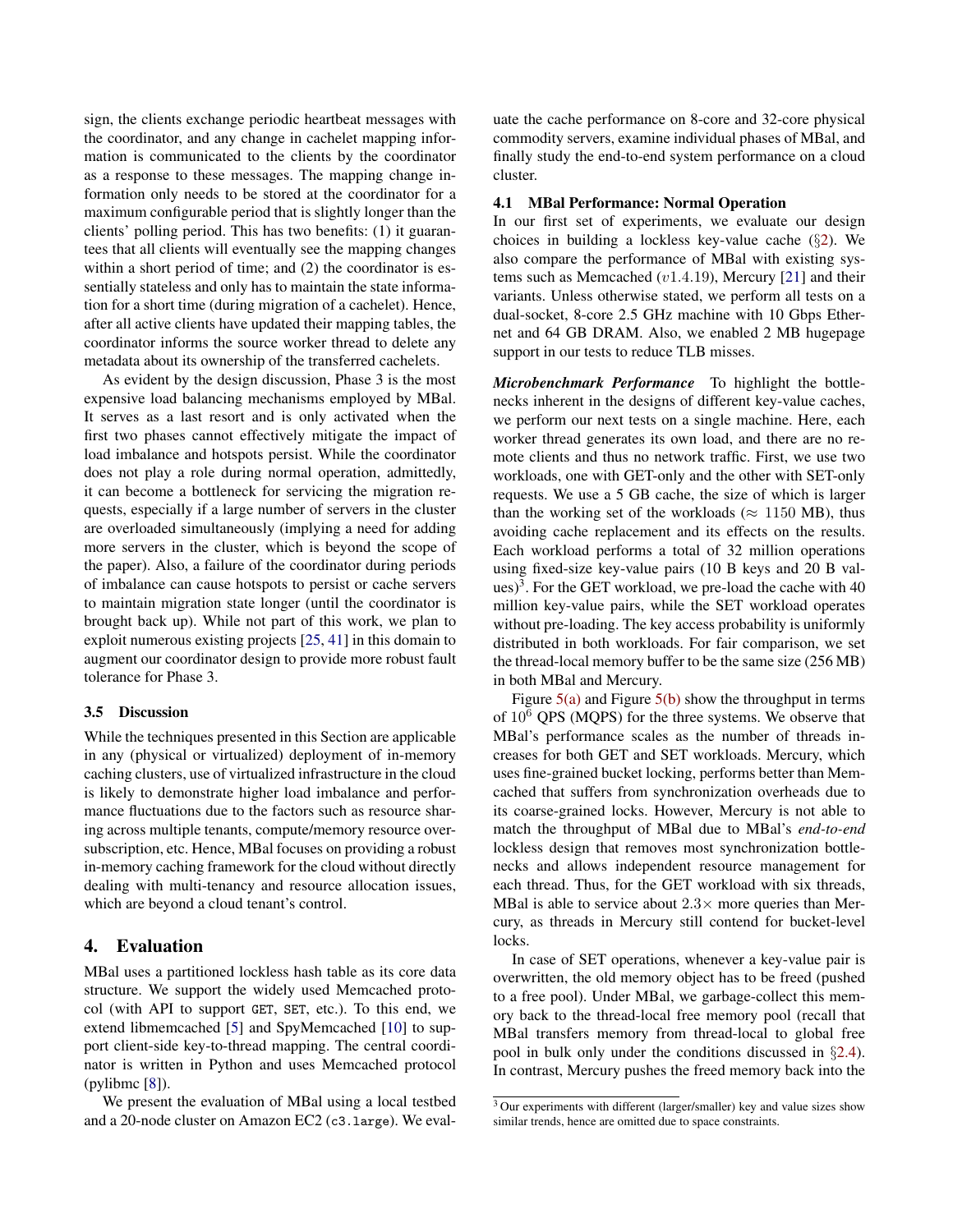<span id="page-9-3"></span><span id="page-9-2"></span><span id="page-9-1"></span><span id="page-9-0"></span>

Figure 7: Complete MBal system performance under varying GET/SET ratios. For multi-instance Memcached (Multi-inst Mc), the number of threads represents number of instances, i.e., there is one worker thread per instance.

global memory pool similarly as in Memcached. This introduces another synchronization overhead for write-dominant workloads in addition to the lock contention on the hash table. Thus, by mitigating both of these aspects, MBal is able to provide about  $12\times$  more throughput on the insert path for the eight workers case. In order to evaluate the impact of NUMA-based multi socket machines on cache performance, we also perform experiments on MBal with NUMA-awareness disabled. Under an 8-thread setup, MBal with NUMA-awareness achieves about 15% and 18% higher throughput for GET and SET operations, respectively, compared to MBal with no NUMA support (MBal no numa). The scaling trends and the widening performance gap between the studied systems as concurrency is increased (Figure [5\)](#page-9-2) shows the benefits of MBal's lockless design and memory management policies.

Finally, we run a write-intensive workload on a 1 GB cache that is smaller than the working set, where about 15% GETs miss in the cache. Each miss triggers a SET to insert. Figure [6](#page-9-2) shows that MBal with thread-local memory pools achieves about 5 MQPS. On the other hand, MBal with only global memory pool (MBal global lru) achieves similar performance to Mercury and Memcached, i.e., 0.5 MQPS, which is about an order of magnitude lower than MBal with thread-local pools (MBal thread-local lru).

*Complete Cache System Performance* To test end-to-end client/server performance under MBal, we use a setup of five machines (1 server, 4 clients) with the same configuration as in §[4.1](#page-8-1). To amortize network overheads, we use MultiGET <span id="page-9-4"></span>by batching 100 GETs. We use workloads generated by YCSB [\[15\]](#page-14-4) using varying GET/SET ratios. Each workload consists of 8 million unique key-value pairs (10 B key and 20 B value) with 16 million operations generated using Zipfian key popularity distribution (Zipfian constant: 0.99). This setup helps us simulate real-world scenarios with skewed access patterns [\[12](#page-14-1)]. Each worker maintains 16 cachelets.

As shown in Figure [7,](#page-9-3) not only does MBal's performance scale with the number of worker threads for read-intensive workloads, it is also able to scale performance across workloads that are write intensive. For example, for a workload with 25% writes (Figure [7\(b\)\)](#page-9-4), MBal with 8 threads outperforms both Memcached and Mercury by a factor of 4.7 and 2.3, respectively. MBal can scale up to the number of cores in the system (8 cores) for all workloads, while Memcached fails to scale with increased concurrency. This shows that as interconnects become faster, the design choices of Memcached will start to affect overall performance and MBal offers a viable alternative.

*Impact of Dynamic Memory Allocation* During our tests, we found that for Memcached to scale, we need to run multiple single-threaded instances (Multi-inst Mc). However, in our opinion, not only is such a deployment/design qualitatively inferior  $(\S 2.5)$  $(\S 2.5)$ , but as shown in Figure [8,](#page-10-1) it incurs significant overhead. For example, 8-instance Multi-inst Mc(malloc) achieves 8% less QPS on average (with value sizes ranging from 32 B to 1024 B) compared to Multi-inst Mc(static) due to the overhead of malloc. This overhead increases to 13% when we replace our optimized MBal slab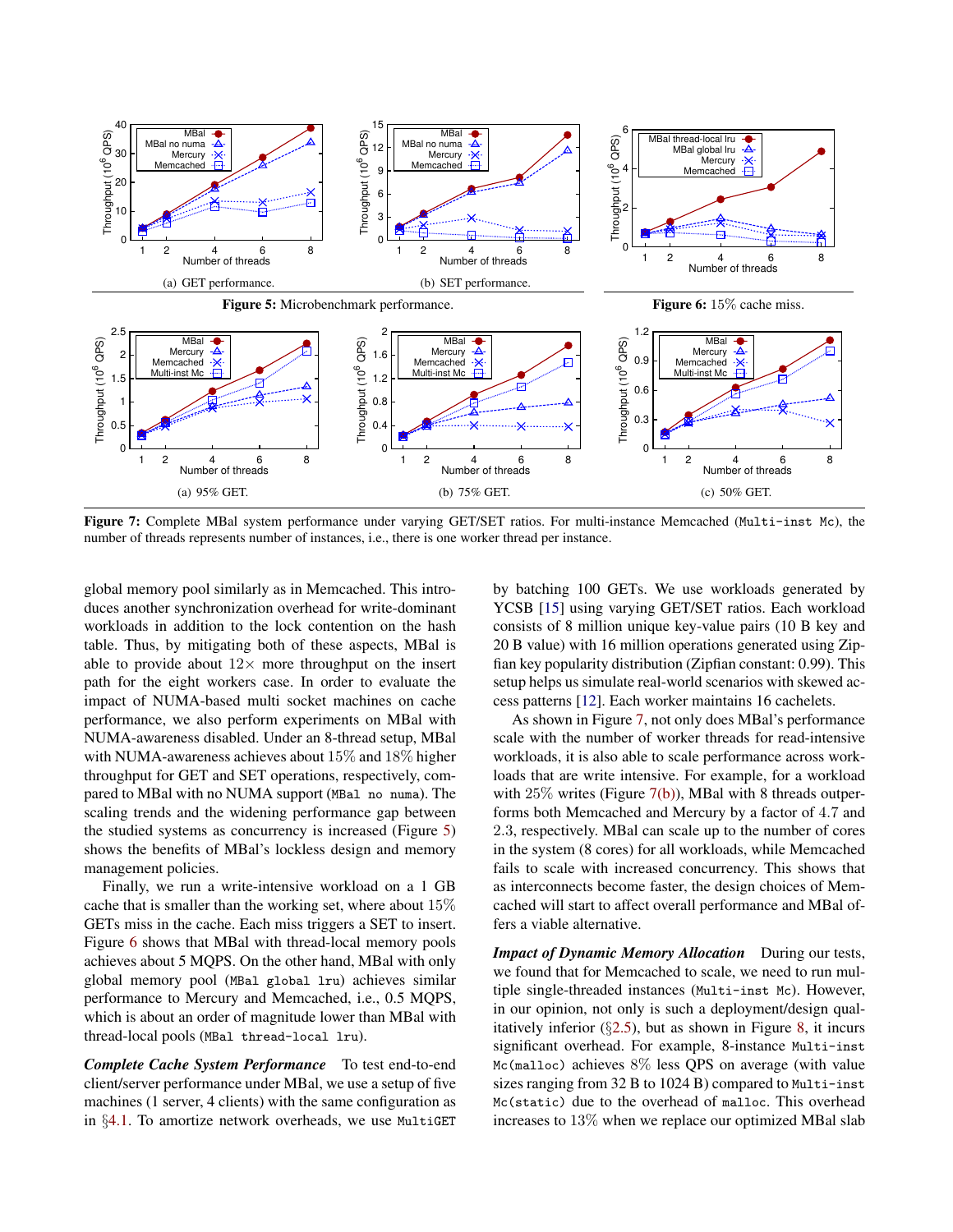<span id="page-10-1"></span>

Figure 8: Impact of dynamic memory allocator on performance of 8 instance/thread cache. We run 100% SET workload with varying value sizes. We use glibc's malloc and jemalloc as an option for cache slab allocation.

<span id="page-10-2"></span>

Figure 9: MBal scalability on a dual-socket, 32-core, 2 GHz machine. Workloads (16 B key, 32 B value) are generated from three 32-core machines in a LAN with 10 GbE interconnect, using memaslap with MultiGET enabled. Each workload runs for 60 seconds. The Y-axis shows per-core throughput; note the horizontal line shows ideal scalability.

allocator with malloc. For multi-threaded MBal, jemalloc does not scale due to lock contention.

*Scalability on Many-core Machine* Figure [9](#page-10-2) demonstrates the scalability of MBal on a many-core machine. For both read-intensive (90% GET) and write-intensive (50% GET) workloads MBal achieves  $18.6\times$  and  $17.2\times$  the one-core performance, respectively, for 32 cores. The factors that limit the single-machine scalability are kernel packet processing and network interface interrupt handling. This is observed as a large fraction of CPU cycles being spent in system mode and servicing of soft IRQs<sup>4</sup>. As observed, both Memcached and Mercury do not scale well for write-intensive workload due to cache lock contention.

#### <span id="page-10-0"></span>4.2 MBal Performance: Load Balancer

*Experimental Setup* We perform our next set of tests on a real Amazon EC2 cluster with 20 c3.large instances acting as cache servers. Clients are run on a separate cluster with up to 36 c3.2xlarge instances—that are in the same availability zone us-west-2b—as the cache servers. We provision both the client and server cluster instances on shared-tenant hardware. Similarly, the central coordinator of MBal's Phase 3 is run on a separate c3.2xlarge instance, also in the same availability zone as the servers and clients.

#### 4.2.1 Performance of Individual Phases

*Workloads* The workloads are generated using YCSB and consists of 20 million unique key-value tuples (24 B keys and 64 B values). Each client process generates 10 million operations using the Zipfian distribution (Zipfian constant = 0.99). The workload is read-intensive with 95% GETs and 5% SETs. We run one YCSB process using 16 threads per client, and then increase the number of clients until the cache servers are fully saturated.

*Phase 1: Key Replication* Here, we only enable Phase 1 of MBal, and use a key sampling rate of 5%. Figure [10](#page-11-0) depicts the average  $99^{th}$  percentile read tail latency and aggregated throughput trade-off observed under our workload on different system setups. Memcached, Mercury, and MBal (w/o load balancer) represent the three setups of Memcached, Mercury, and MBal, respectively. MBal (Unif) shows the scenario with uniform workload (under MBal) and provides an upper bound for the studied metrics. We observe that without key replication support, MBal achieves only about 5% and 2% higher maximum throughput compared to the corresponding case with the same number of clients for Memcached and Mercury, respectively. This is because scaling-out the caches with associated virtualization overhead diminishes the benefits of vertical (scale-up) scalability on each individual server. However, when hot keys are replicated to one shadow server in MBal (P1) (key replica  $count = 2$ , the maximum throughput is observed to improve by 17%, and the 99<sup>th</sup> percentile latency by 24% compared to the case with no replication. Thus, MBal is able to effectively offload the heat for hot keys, and mitigate the performance bottleneck observed in Memcached and Mercury.

*Phase 2: Server-Local Cachelet Migration* Next, we only turn on the Phase 2 of MBal and study its performance under our workloads. In Figure [10](#page-11-0) we observe that, compared to the baseline MBal without server-local cachelet migration, Phase 2 achieves 8% higher maximum throughput and 14% lower tail latency. By migrating entire cachelets to less loaded threads, we are better able to mitigate the skew in the load. This not only helps to increase the throughput, but also improves overall latency characteristics as well. Moreover, our design ensures that the migration is effectively achieved by a simple modification of a pointer within the server, and thus incur little overhead.

<sup>&</sup>lt;sup>4</sup>There are a number of existing works [\[28](#page-14-19), [29](#page-14-20)] that we can leverage to further improve the multi-core scalability.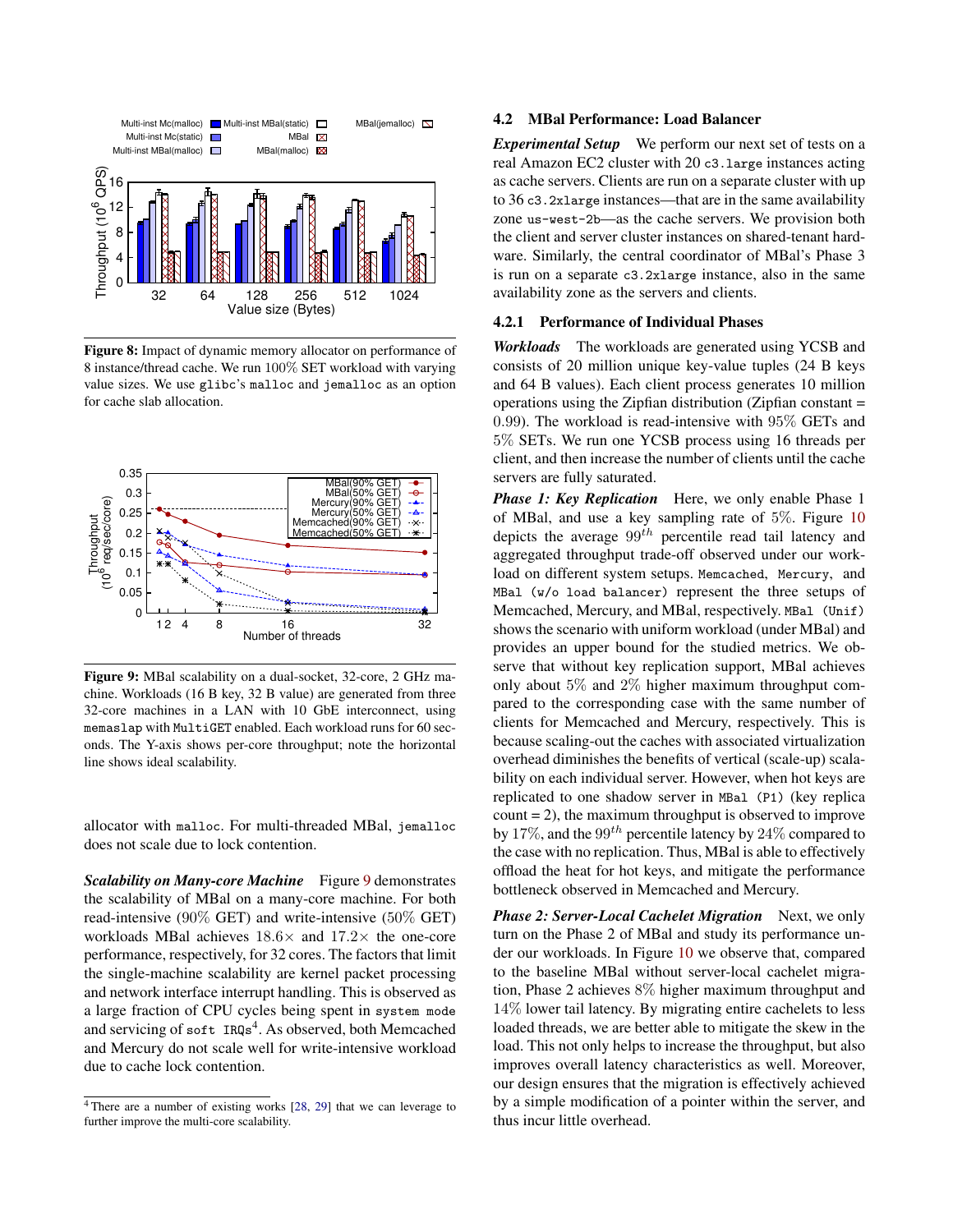<span id="page-11-0"></span>

Figure 10: The  $99<sup>th</sup>$  percentile latency and aggregated throughput achieved by key replication (P1), server-local cachelet migration (P2), and coordinated cachelet migration (P3). We vary the number of clients from 10 to 34 to increase the throughput (shown on the X-axis). Unif represents uniform workload.

<span id="page-11-1"></span>

Figure 11: Breakdown of latency achieved under different configurations. MBal\_p1, MBal\_p2, and MBal\_p3 represents MBal with only Phase 1, Phase 2, and Phase 3 enabled, respectively. mc represents Memcached, and mer represents Mercury.

*Phase 3: Coordinated Cachelet Migration* Figure [10](#page-11-0) shows the results with only Phase 3 enabled. We observe an improvement in the maximum throughput of up to 20% and 14%, compared to Memcached and MBal (w/o load balancer), respectively. Coordinated cachelet migration also decreases the average  $99<sup>th</sup>$  percentile tail read latency by 30% and 24% compared to Memcached and MBal (w/o load balancer), respectively. On the flip side, the migration incurs a high cost. We observed that migrating one cachelet at MBal cache server's peak load takes 5 to 6 seconds on average. This is the root cause of the long convergence time of Phase 3. Moreover, the CPU utilization on the central coordinator was observed to be 100% when doing the ILP computation. This shows that migration is an effective way to mitigate load imbalance. However, the increasing traffic due to migration and the increased CPU load on the centralized coordinator suggest that the approach should only be adopted for sustained hotspots and that too as a last resort.

<span id="page-11-2"></span>

| Workload  | <b>Characteristics</b>       | <b>Application Scenario</b> |
|-----------|------------------------------|-----------------------------|
| WorkloadA | 100% read, Zipfian           | User account status info    |
| WorkloadB | $95\%$ read, $5\%$ update,   | Photo tagging               |
|           | hotspot (95% ops in 5% data) |                             |
| WorkloadC | $50\%$ read, $50\%$ update,  | Session store recording     |
|           | Zipfian                      | recent actions              |
|           |                              |                             |

Table 4: Workload characteristics and application scenarios used for testing the multi-phase operations of MBal.

As part of our future work, we are exploring techniques for developing a hierarchical/distributed load balancer to reduce the cost of such migration.

*Trade-off Analysis* We have seen that for the same workload, each of the three phases of MBal are able to improve the throughput and tail latency to some extent. In our next experiment, we study the trade-offs between the different phases. Figure [11](#page-11-1) plots the breakdown of read latency experienced under different cache configurations. The key replication of Phase 1 provides randomized load balancing by especially focusing on read-intensive workloads with Zipfian-like key popularity distributions. Phase 2's serverlocal cachelet migration serves as a lightweight intermediate stage that offers a temporary fix in response to changing workload. The limitation of Phase 2 is that it cannot offload the "heat" of overloaded cache servers to a remote server that has spare capacity. This is why the performance improvement under Phase 2 is slightly less than that under Phase 1. For instance, Phase 1 is 4.2%, 5.1% and 4.4% better for  $90^{th}$ ,  $95^{th}$  and  $99^{th}$  percentile latency than Phase 2, respectively, as shown in Figure [11.](#page-11-1) Phase 3 relies on heavyweight coordinated cachelet migration—if other phases cannot achieve the desired load balance—which can optimally re-distribute load across the whole cluster and provides a better solution than the randomized key replication scheme.

#### 4.2.2 Putting It All Together

In our next experiment, we evaluate the adaptivity and versatility of MBal with all three phases enabled. We use a dynamically changing workload for this test, which is generated by YCSB and is composed of three sub-workloads shown in Table [4.](#page-11-2) The sub-workloads are provided by the YCSB package for simulating different application scenarios. Note that, we adjust WorkloadB to use YCSB's hotspot key popularity distribution generator instead of the original Zipfian distribution generator. These workloads also resemble characteristics of Facebook's workloads [\[46\]](#page-15-1).

Each sub-workload runs for 200 seconds and then switches to the next one. To get an upper-bound on performance, we also run the three workloads under uniform load distribution. We conduct two baseline runs, one under Memcached and the other under MBal with load balancer disabled. To quantitatively understand how each single phase reacts under the different workload characteristics of this test, we first perform three tests, each with one single phase enabled (simi-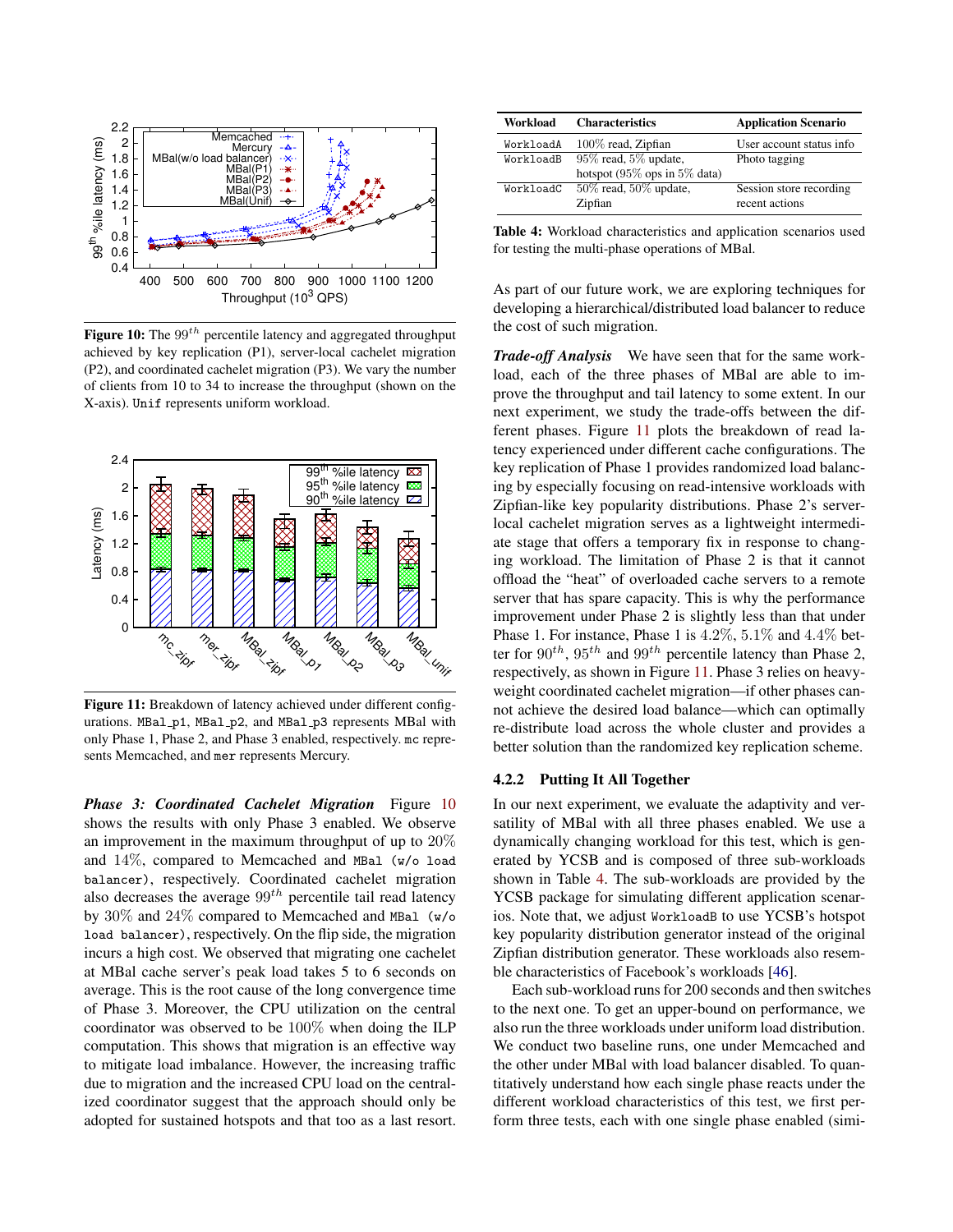<span id="page-12-0"></span>

Figure 12:  $90^{th}$  percentile read latency timeline for a dynamically changing workload. The overall workload is a combination of WorkloadA, WorkloadB and WorkloadC. Spikes at around 200 s and 400 s occur because of sudden workload shifts.

<span id="page-12-1"></span>

Figure 13: Breakdown of phase triggering events observed under the multi-phase test.

larly as for individual phase tests). Then we perform a fourth run with all three phases enabled to study the end-to-end be-havior of MBal. Figure [12](#page-12-0) plots the  $90<sup>th</sup>$  percentile read tail latency change<sup>5</sup>. Next, Figure [13](#page-12-1) depicts the breakdown of phase triggering events that corresponds to the execution of the multi-phase test of Figure [12.](#page-12-0) We see that MBal reacts quickly to workload changes and employs an appropriate load balancing strategy accordingly.

*Adaptivity and Versatility* Under WorkloadA, Phase 1 and Phase 2 stabilize after around 70 s and 50 s, respectively, while it takes longer, i.e., around 150 s, for Phase 3 to stabilize the latency. Phase 3 eventually achieves slightly lower latency, compared to Phase 1, though only a limited number of cachelets are migrated. This is because, as observed before, Phase 3's optimal migration solutions perform better than randomized key replication of Phase 1. With all three phases combined, the clients see steady reduction of latency in a more smooth fashion. This is mainly due to Phase 2 serving as an effective backup approach for cache servers where key replication cannot gracefully bring the load back down to normal. As observed in Figure [13,](#page-12-1) Phase 3 is eventually triggered on a small number ( $\approx 12\%$  of all the triggered events) of servers where all worker threads are overloaded. Thus, the impact of the overhead of Phase 3 is reduced by the use of other phases. These results demonstrate the effectiveness of a multi-phase load balancing mechanism where the phases complement each other.

WorkloadB begins at  $200 s$ . At this time, Phase  $2's$ scheme immediately starts to re-balance the load. Note that Phase 1's effectiveness dramatically diminishes during this sub-workload, since hotspot distribution generator uniformly generates requests that are concentrated in 5% of all tuples. The effect of this is that the load distribution across the cache cluster is semi-uniform, whereas within each server, worker threads see non-uniformly distributed load. Phase 2 captures this behavior and promptly adapts the latency accordingly. Note that, if Phase 3 were the only available approach, it would eventually improve latency, but with a significantly long convergence duration. However, in this case, Phase 2 is triggered and ends up adapting the latency throughout the duration of WorkloadB. This result demonstrates that not only can Phase 2 serve as an intermediate and complementary phase for smoothing out latency variations, it can also serve as the main load balancing solution when necessary under some scenarios.

WorkloadC is a write-heavy sub-workload that starts at 400 s. Once again, Phase 1 is unable to detect hotspots as its key tracking counter uses weighted increments on read and weighted decrements on writes. This is because otherwise the overhead of propagating the writes to the key replicas would outweigh the benefits of load balancing. Here, Phase 2 can in itself effectively lower down the latency to some extent. However, Phase 3 kicks in for some of the servers to ensure that the system as a whole does not suffer from load imbalance. Thus, MBal is able to achieve its overall load-balancing goals.

Figure [13](#page-12-1) shows that, unlike Phase 1 and Phase 2 that are actively invoked to balance the load throughout the three workloads, only 13% (on average) of the load balancing events involve Phase 3. This further demonstrates that Phase 3 is only sparingly used and thus is not the bottleneck in our load balancing framework.

<sup>5</sup> We observed a similar trend for write latency.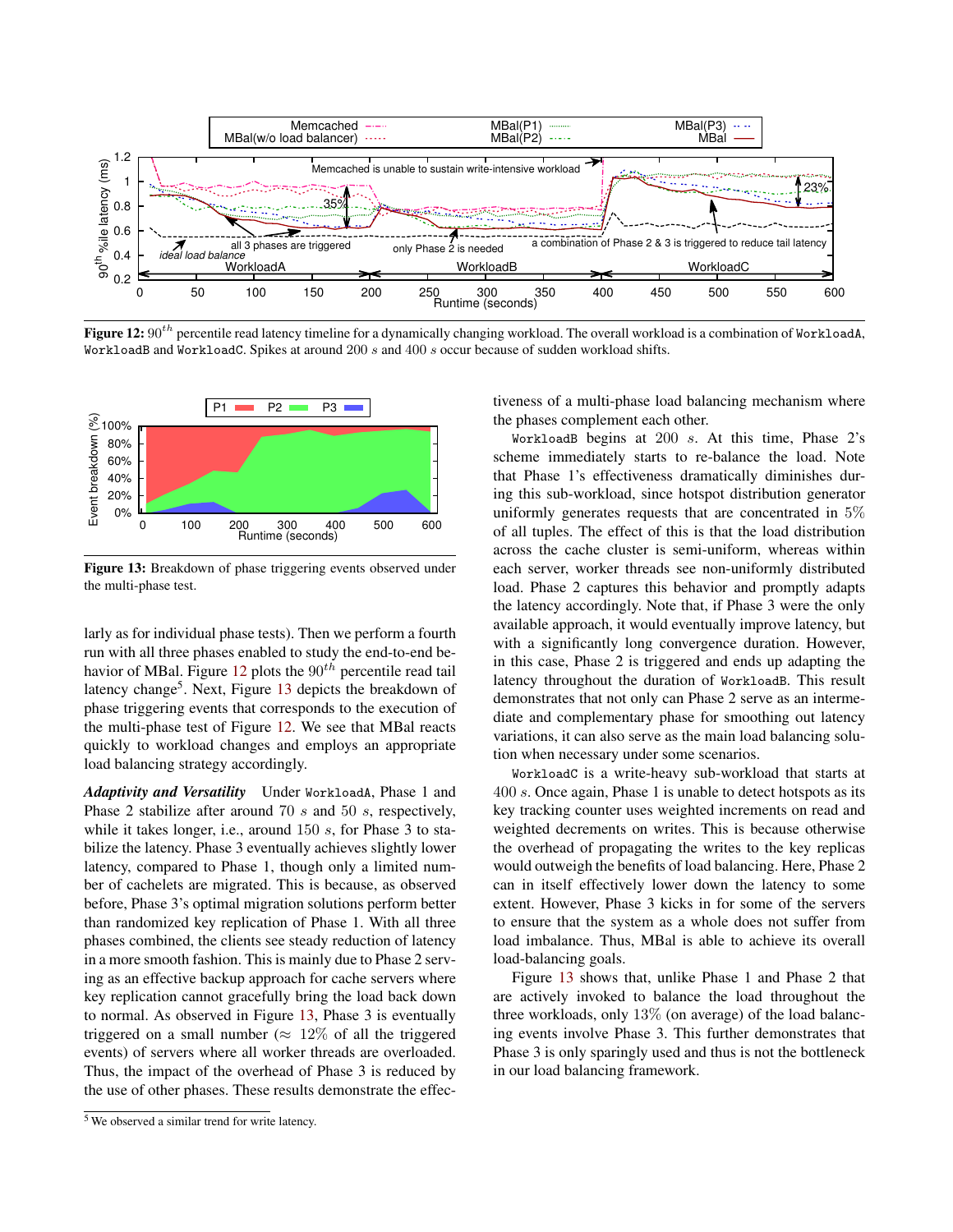## <span id="page-13-0"></span>5. Related Work

*High Performance In-Memory Key-Value Stores* Improving performance of in-memory key-value storage systems is the focus of much recent research [\[19,](#page-14-21) [35,](#page-15-9) [37](#page-15-10), [45](#page-15-11)]. Specifically, systems such as Memcached on Tilera [\[13](#page-14-22)], Chronos [\[30\]](#page-14-8) and MICA [\[36\]](#page-15-3) use exclusively accessed percore partitions to eliminate global lock contention. Similarly, MBal exploits per-core partitioning to improve performance. MBal, in addition, provides load balancing across servers as well as the ability to scale-up to fully exploit the multi-core architecture.

*Storage/Memory Load Balancing* Distributed hash tables (DHT) have been extensively used to lower the bandwidth consumption of routing messages while achieving storage load balancing in peer-to-peer networks. Virtual server [\[17\]](#page-14-23) based approaches [\[22,](#page-14-24) [32,](#page-15-12) [43](#page-15-13)] have also been studied in this context. MBal differs from these works in that it focuses on adaptive and fast-reactive access load balancing for cloudscale web workloads.

Proteus [\[34](#page-15-14)] is a dynamic server provisioning framework for memory cache cluster, which provides deterministic memory load balancing under provisioning dynamics. Similarly, Hwang et al. [\[27\]](#page-14-25) proposed an adaptive hash space partitioning approach that allows hash space boundary shifts between unbalanced cache nodes without further dividing the hash space. The associated framework relies on a centralized proxy to dispatch all requests from the web servers; and the centralized load balancer is actively involved in transferring data from old cache nodes to new ones. In contrast, MBal considers the memory utilization for cross-server migration for access load balancing. MBal also has the benefit of avoiding a centralized component that is inline with the migration; the centralized coordinator of MBal is used for directing only global load balancing when needed.

*Access Load Balancing* Replication is an effective way for achieving access load balancing. Distributed file systems such as Hadoop Distributed File System (HDFS) [\[44\]](#page-15-15) place block replicas strategically for fault tolerance, better resource efficiency and utilization. At a finer granularity, SPORE [\[23\]](#page-14-5) uses an adaptive key replication mechanism to redistribute the "heat" on hot objects to one or more shadow cache servers for mitigating the queuing effect. However, workloads can develop sustained and expanding unpredictable hotspots (i.e., hot shards/partitions) [\[24](#page-14-26)], which increase the overhead of maintaining key-level metadata on both the client and server side. In contrast, MBal is effective in handling such load imbalance as it employs a multi-phase adaptation mechanism with different cost-benefits at different levels.

Research has looked at handling load imbalance on the caching servers by caching a small set of extremely popular keys at a high-performance front-end server [\[20](#page-14-27)]. While Fan et al. [\[20](#page-14-27)] focus on achieving load balancing for an array of wimpy nodes by caching at a front-end server,

Zhang et al. [\[47\]](#page-15-16) propose hotspot redirection/replication using a centralized high-performance proxy placed in front of a cluster of heterogeneous cache servers. MBal tries to handle load imbalance within the existing caching servers without introducing another layer of indirection or other centralized bottlenecks. The centralized coordinator in MBal is sparingly used only when other phases are not sufficient to handle the hotspots. In our future work, we plan to investigate the use of distributed/hierarchical coordinators to further reduce the bottleneck of our existing coordinator if any.

Chronos [\[30\]](#page-14-8) uses a greedy algorithm to dynamically reassign partitions from overloaded threads to lightly-loaded ones to reduce Memcached's mean and tail latency. Similar to Chronos, MBal also adopts a partition remapping scheme as a temporary fix to load imbalance within a server. However, MBal has a wider scope in handling load imbalance, covering both a single server locally, as well as globally across the whole cache cluster.

Memcached community has implemented virtual buckets [\[9\]](#page-14-28) as a library for supporting replication and online migration of data partitions when scaling out the cache cluster. Couchbase [\[16](#page-14-29)] uses this mechanism for smoothing warm-up transitioning and rebalancing the load. MBal uses a similar client-side hierarchical mapping scheme to achieve client-side key-to-server remapping. However, MBal differs from such work in that it uses cachelet migration across servers as a last resort only, and preserves the distributed approach of the original Memcached except in the small number of cases when the global rebalancing is necessitated.

## <span id="page-13-1"></span>6. Conclusion

We have presented the design of an in-memory caching tier, MBal, which adopts a fine-grained, horizontal per-core partitioning mechanism to eliminate lock contention, thus improving cache performance. It also cohesively employs different migration and replication techniques to improve performance by load balancing both within a server and across servers to re-distribute and mitigate hotspots. Evaluation for single-server case showed that MBal's cache design achieves  $12\times$  higher throughput compared to a highly-optimized Memcached design (Mercury). Testing on a cloud-based 20 node cluster demonstrates that each of the considered load balancing techniques effectively complement each other, and compared to Memcached can improve latency and throughput by 35% and 20%, respectively.

## Acknowledgements

We are grateful to the anonymous reviewers and our shepherd, Thomas Moscibroda, for their valuable feedback, which significantly improved the paper. We also thank Ali Anwar and M. Safdar Iqbal for manuscript proofreading that helped improve the readability. This work was sponsored in part by the NSF under CNS-1405697 and CNS-1422788 grants.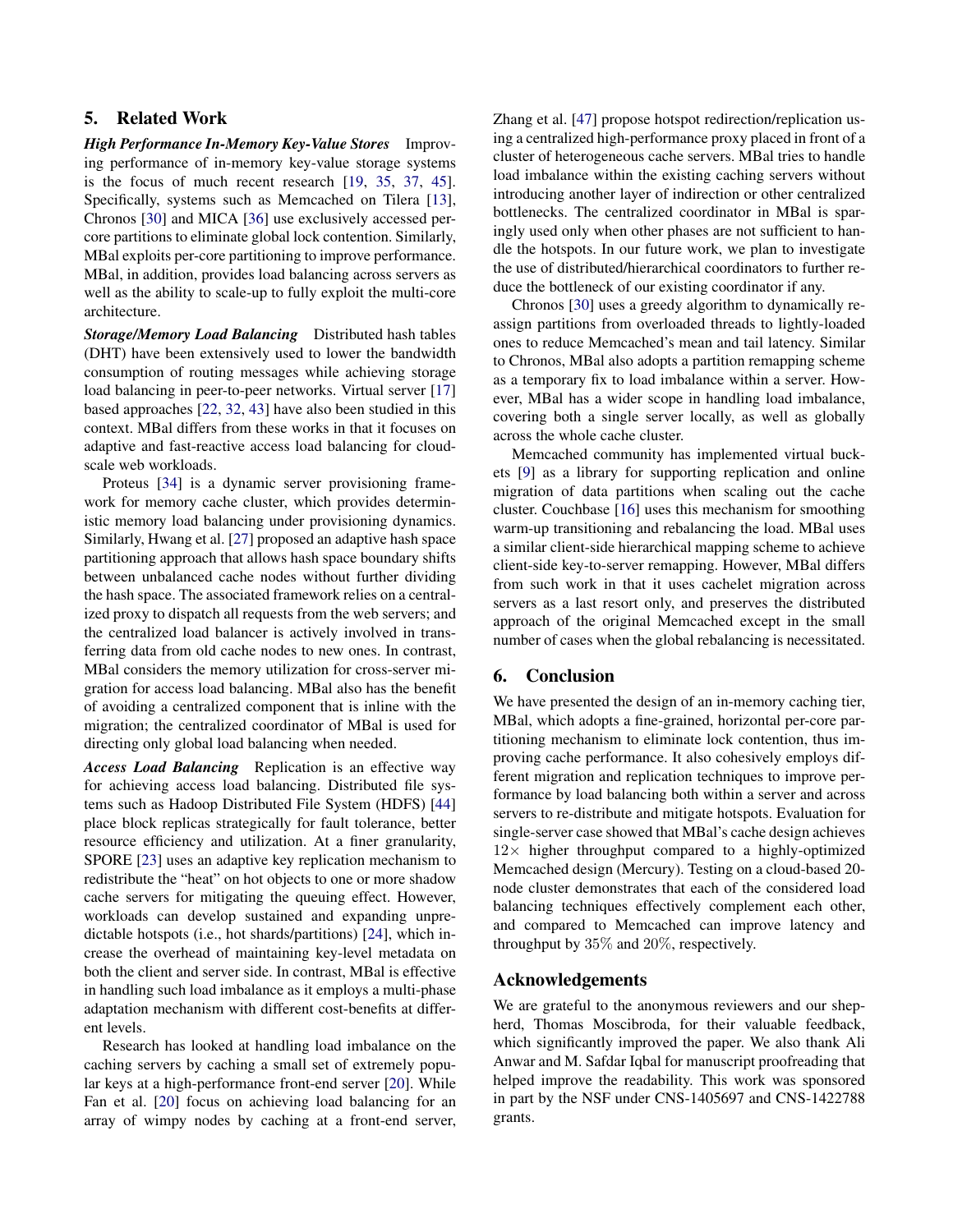## References

- <span id="page-14-3"></span>[1] Amazon EC2 Pricing. [http://aws.amazon.com/ec2/pri](http://aws.amazon.com/ec2/pricing/) [cing/](http://aws.amazon.com/ec2/pricing/).
- <span id="page-14-2"></span>[2] Amazon Web Service ElastiCache. [http://aws.amazon.c](http://aws.amazon.com/elasticache/) [om/elasticache/](http://aws.amazon.com/elasticache/).
- <span id="page-14-6"></span>[3] Cache with Twemcache. [https://blog.twitter.com/20](https://blog.twitter.com/2012/caching-with-twemcache) [12/caching-with-twemcache](https://blog.twitter.com/2012/caching-with-twemcache).
- <span id="page-14-14"></span>[4] How Twitter Uses Redis to Scale. [http://highscalabili](http://highscalability.com/blog/2014/9/8/how-twitter-uses-redis-to-scale.html) [ty.com/blog/2014/9/8/how-twitter-uses-redis-to](http://highscalability.com/blog/2014/9/8/how-twitter-uses-redis-to-scale.html) [-scale.html](http://highscalability.com/blog/2014/9/8/how-twitter-uses-redis-to-scale.html).
- <span id="page-14-16"></span>[5] libmemcached. <http://libmemcached.org/>.
- <span id="page-14-0"></span>[6] Memcached. <http://memcached.org/>.
- <span id="page-14-10"></span>[7] Memcached Protocol. [https://code.google.com/p/mem](https://code.google.com/p/memcached/wiki/NewProtocols) [cached/wiki/NewProtocols](https://code.google.com/p/memcached/wiki/NewProtocols).
- <span id="page-14-18"></span>[8] pylibmc. <https://pypi.python.org/pypi/pylibmc>.
- <span id="page-14-28"></span>[9] Scaling Memcached with vBuckets. [http://dustin.salli](http://dustin.sallings.org/2010/06/29/memcached-vbuckets.html) [ngs.org/2010/06/29/memcached-vbuckets.html](http://dustin.sallings.org/2010/06/29/memcached-vbuckets.html).
- <span id="page-14-17"></span>[10] SpyMemcached. [https://code.google.com/p/spymemc](https://code.google.com/p/spymemcached/) [ached/](https://code.google.com/p/spymemcached/).
- <span id="page-14-9"></span>[11] A. Acharya, M. Uysal, and J. Saltz. Active disks: Programming model, algorithms and evaluation. In *Proceedings of the Eighth International Conference on Architectural Support for Programming Languages and Operating Systems*, ASPLOS VIII, pages 81–91, New York, NY, USA, 1998. ACM.
- <span id="page-14-1"></span>[12] B. Atikoglu, Y. Xu, E. Frachtenberg, S. Jiang, and M. Paleczny. Workload analysis of a large-scale keyvalue store. In *Proceedings of the 12th ACM SIGMET-RICS/PERFORMANCE Joint International Conference on Measurement and Modeling of Computer Systems*, SIGMET-RICS '12, pages 53–64, New York, NY, USA, 2012. ACM.
- <span id="page-14-22"></span>[13] M. Berezecki, E. Frachtenberg, M. Paleczny, and K. Steele. Many-core key-value store. In *Green Computing Conference and Workshops (IGCC), 2011 International*, pages 1–8, July 2011.
- <span id="page-14-12"></span>[14] E. D. Berger, K. S. McKinley, R. D. Blumofe, and P. R. Wilson. Hoard: A scalable memory allocator for multithreaded applications. In *Proceedings of the Ninth International Conference on Architectural Support for Programming Languages and Operating Systems*, ASPLOS IX, pages 117–128, New York, NY, USA, 2000. ACM.
- <span id="page-14-4"></span>[15] B. F. Cooper, A. Silberstein, E. Tam, R. Ramakrishnan, and R. Sears. Benchmarking cloud serving systems with ycsb. In *Proceedings of the 1st ACM Symposium on Cloud Computing*, SoCC '10, pages 143–154, New York, NY, USA, 2010. ACM.
- <span id="page-14-29"></span>[16] Couchbase. vbuckets: The core enabling mechanism for couchbase server data distribution (aka "auto-sharding"). Technical Whitepaper.
- <span id="page-14-23"></span>[17] F. Dabek, M. F. Kaashoek, D. Karger, R. Morris, and I. Stoica. Wide-area cooperative storage with cfs. In *Proceedings of the Eighteenth ACM Symposium on Operating Systems Principles*, SOSP '01, pages 202–215, New York, NY, USA, 2001. ACM.
- <span id="page-14-13"></span>[18] J. Evans. A scalable concurrent malloc(3) implementation for freebsd. In *BSDCAN'06*, 2006.
- <span id="page-14-21"></span>[19] B. Fan, D. G. Andersen, and M. Kaminsky. Memc3: Compact and concurrent memcache with dumber caching and smarter hashing. In *Proceedings of the 10th USENIX Conference on Networked Systems Design and Implementation*, nsdi'13, pages 371–384, Berkeley, CA, USA, 2013. USENIX Association.
- <span id="page-14-27"></span>[20] B. Fan, H. Lim, D. G. Andersen, and M. Kaminsky. Small cache, big effect: Provable load balancing for randomly partitioned cluster services. In *Proceedings of the 2Nd ACM Symposium on Cloud Computing*, SOCC '11, pages 23:1–23:12, New York, NY, USA, 2011. ACM.
- <span id="page-14-11"></span>[21] R. Gandhi, A. Gupta, A. Povzner, W. Belluomini, and T. Kaldewey. Mercury: Bringing efficiency to key-value stores. In *Proceedings of the 6th International Systems and Storage Conference*, SYSTOR '13, pages 6:1–6:6, New York, NY, USA, 2013. ACM.
- <span id="page-14-24"></span>[22] B. Godfrey, K. Lakshminarayanan, S. Surana, R. Karp, and I. Stoica. Load balancing in dynamic structured p2p systems. In *INFOCOM 2004. Twenty-third AnnualJoint Conference of the IEEE Computer and Communications Societies*, volume 4, pages 2253–2262 vol.4, March 2004.
- <span id="page-14-5"></span>[23] Y.-J. Hong and M. Thottethodi. Understanding and mitigating the impact of load imbalance in the memory caching tier. In *Proceedings of the 4th Annual Symposium on Cloud Computing*, SOCC '13, pages 13:1–13:17, New York, NY, USA, 2013. ACM.
- <span id="page-14-26"></span>[24] Q. Huang, H. Gudmundsdottir, Y. Vigfusson, D. A. Freedman, K. Birman, and R. van Renesse. Characterizing load imbalance in real-world networked caches. In *Proceedings of the 13th ACM Workshop on Hot Topics in Networks*, HotNets-XIII, pages 8:1–8:7, New York, NY, USA, 2014. ACM.
- <span id="page-14-15"></span>[25] P. Hunt, M. Konar, F. P. Junqueira, and B. Reed. Zookeeper: Wait-free coordination for internet-scale systems. In *Proceedings of the 2010 USENIX Conference on USENIX Annual Technical Conference*, USENIXATC'10, pages 11–11, Berkeley, CA, USA, 2010. USENIX Association.
- <span id="page-14-7"></span>[26] J. Hwang, K. K. Ramakrishnan, and T. Wood. Netvm: High performance and flexible networking using virtualization on commodity platforms. In *11th USENIX Symposium on Networked Systems Design and Implementation (NSDI 14)*, pages 445–458, Seattle, WA, Apr. 2014. USENIX Association.
- <span id="page-14-25"></span>[27] J. Hwang and T. Wood. Adaptive performance-aware distributed memory caching. In *Proceedings of the 10th International Conference on Autonomic Computing (ICAC 13)*, pages 33–43, San Jose, CA, 2013. USENIX.
- <span id="page-14-19"></span>[28] Intel Corporation. Intel data plane development kit: Getting started guide.
- <span id="page-14-20"></span>[29] E. Jeong, S. Wood, M. Jamshed, H. Jeong, S. Ihm, D. Han, and K. Park. mtcp: a highly scalable user-level tcp stack for multicore systems. In *11th USENIX Symposium on Networked Systems Design and Implementation (NSDI 14)*, pages 489– 502, Seattle, WA, Apr. 2014. USENIX Association.
- <span id="page-14-8"></span>[30] R. Kapoor, G. Porter, M. Tewari, G. M. Voelker, and A. Vahdat. Chronos: Predictable low latency for data center applications. In *Proceedings of the Third ACM Symposium on Cloud*